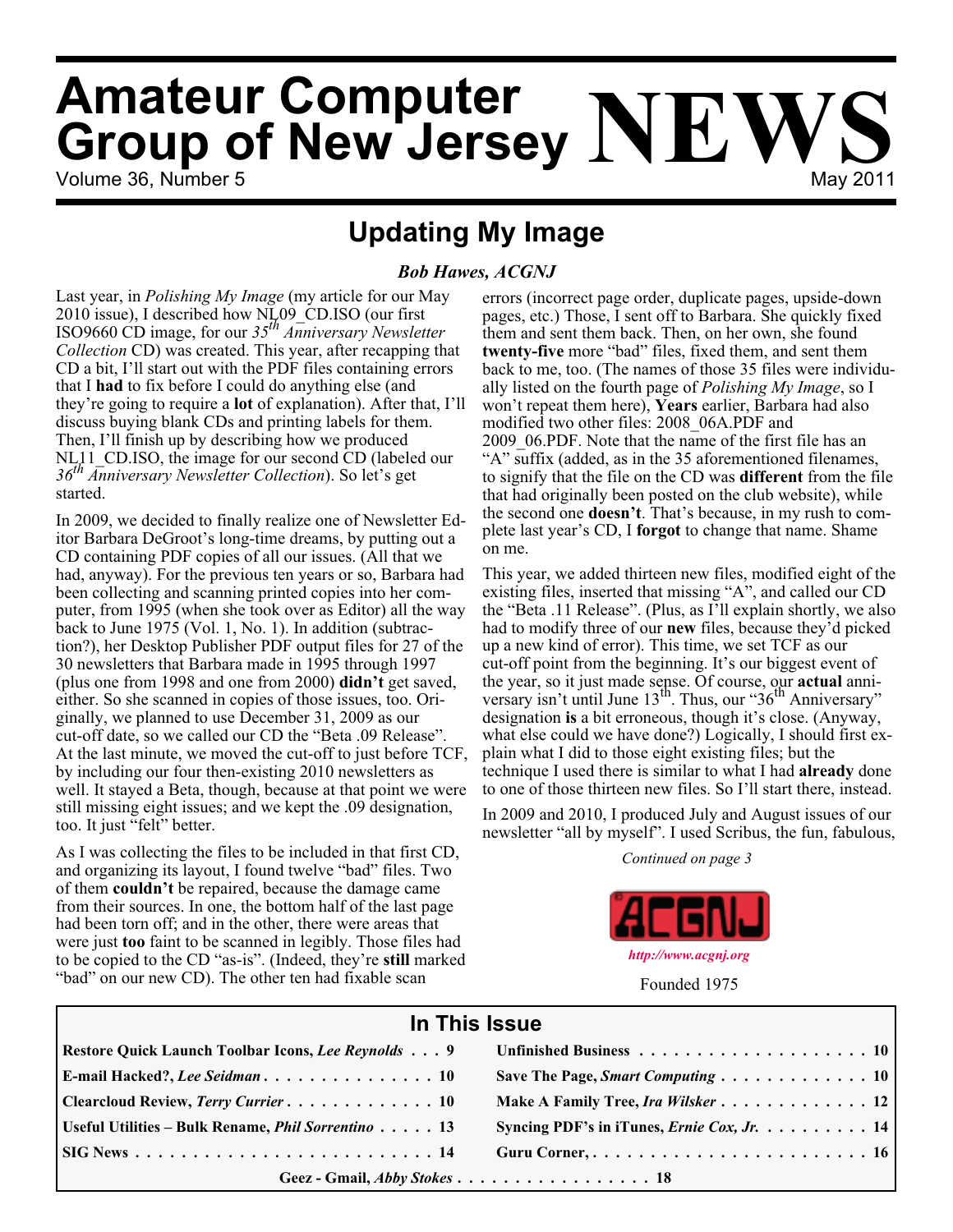### **Officers, Directors and Leaders**

| <b>Officers</b>                |                  |                    | <b>Board of Directors</b>   |                   |                    |
|--------------------------------|------------------|--------------------|-----------------------------|-------------------|--------------------|
| President                      | Paul Syers       |                    | Director Emeritus           | Sol Libes         | $(609)$ 520-9024   |
| Vice President                 | Evan Williams    | $(908)$ 359-8070   | Through 2012                | Brenda Bell       |                    |
| Treasurer                      | Malthi Masurekar | (732) 560-1534     |                             | Simon Grindlinger |                    |
| Secretary                      | Seery Syers      |                    |                             | Don McBride       |                    |
| Past President                 | Mike Redlich     | $(908)$ 246-0410   |                             | David McRitchie   |                    |
|                                |                  |                    | Through 2011                | Gregg McCarthy    |                    |
| <b>Special Interest Groups</b> |                  |                    |                             | Arnold Milstein   | $(908)$ 753-8036   |
| C Languages                    | Bruce Arnold     | $(908)$ 735-7898   |                             | John Raff         | $(973)$ 992-9002   |
| Firefox Activity               | David McRitchie  |                    |                             | <b>Bob Hawes</b>  |                    |
| Genealogy                      | Frank Warren     | $(908) 756 - 1681$ | <b>Standing Committees</b>  |                   |                    |
| Hardware                       | Mike Reagan      |                    | APCUG Rep.                  | Frank Warren      | $(908) 756 - 1681$ |
| Investing                      | Jim Cooper       |                    | Facilities                  | John Raff         | $(973)$ 992-9002   |
| Java                           | Michael Redlich  |                    | Financial                   | Evan Williams     | $(908)$ 359-8070   |
| Layman's Forum                 | Matthew Skoda    | $(908)$ 359-8842   | Historian                   | Lenny Thomas      |                    |
| <b>LUNICS</b>                  | Andreas Meyer    |                    | Membership                  | open              |                    |
| NJ Gamers                      | Gregg McCarthy   |                    | Newsletter                  | <b>Bob Hawes</b>  |                    |
| WebDev                         | Evan Williams    | $(908)$ 359-8070   | Publicity                   | Gregg McCarthy    |                    |
| <b>Window Pains</b>            | John Raff        | $(973)$ 992-9002   | <b>Trenton ComputerFest</b> | Mike Redlich      | $(908)$ 246-0410   |
|                                |                  |                    | Vendor Liaison              | Arnold Milstein   | $(908)$ 753-8036   |
|                                |                  |                    | Webmaster                   | John Raff         | $(973)$ 992-9002   |

# **ACGNJ News**

#### **Editor**

Barbara DeGroot 145 Gun Club Road Palmerton PA 18071 Tel: (570) 606-3596 bdegroot@ptd.net

**ACGNJ News** is published by the Ama- teur Computer Group of New Jersey, In- corporated (ACGNJ), PO Box 135, Scotch Plains NJ 07076. ACGNJ, a non-profit ed- ucational corporation, is an independent computer user group. Opinions expressed herein are solely those of the individual author or editor. This publication is **Copy-**<br>**right**  $\bigcirc$  2011 by the Amateur Computer<br>**Group of New Jersey, Inc., all rights re-Group of New Jersey, Inc., all rights re- served. Permission to reprint with ap- propriate credit is hereby given to non-profit organizations.**

**Submissions:** Articles, reviews, cartoons, illustrations. Most common formats are ac- ceptable. Graphics embedded in the docu- ment must also be included as separate files. Fax or mail hard copy and/or disk to editor; OR e-mail to Editor. Always confirm. Date review and include name of word processor used, your name, address and phone *and* name, address and phone of manufacturer, if available.

**Tips for reviewers:** Why does anyone need it? Why did you like it or hate it? Ease (or difficulty) of installation, learning and use. Would you pay for it?

**Advertising:** Non-commercial announce- ments from members are free. Commercial ads 15 cents per word, \$5 minimum. Camera ready display ads: Full page (7 x 10 inches) \$150, two-thirds page  $(4\frac{1}{2} \times 10)$  \$115, half-page \$85, one-third \$57, quarter \$50, eighth \$30. Discount 10% on 3 or more con- secutive insertions. Enclose payment.

**Publication Exchange:** Other computer user groups are invited to send a subscription to ACGNJ at the address below. We will re- spond in kind.

**Address Changes** should be emailed to *membership@acgnj.org* or sent to ACGNJ at the address below.

**Membership**, including subscription: 1 year \$25, 2 years \$40, 3 years \$55. Additional family members: \$10 each per year. Student : 1 year \$20. Senior citizen (over 65) 1 year \$20, 3 years \$45. Send your name, address and payment to ACGNJ, PO Box 135, Scotch Plains NJ 07076.

**Typographic Note**: The ACGNJ News is produced using Corel Ventura 5. Font fami- lies used are Times New Roman (TT) for body text, Arial (TT) for headlines.

#### **E-Mail Addresses**

Here are the e-mail addresses of ACGNJ Officers, Directors and SIG Leaders (and the Newsletter Editor). This list is also at (*<http://www.acgnj.org/officers.html>*).

| Bruce Arnold         | barnold@ieee.org                     |
|----------------------|--------------------------------------|
| Jim Cooper           | jim@thecoopers.org                   |
| Barbara DeGroot      | bdegroot@ptd.net                     |
| Mark Douches         | pcproblems@pobox.com                 |
| David Eisen          | ultradave@gmail.com                  |
| <b>Bill Farrell</b>  | wfarr18124@aol.com                   |
| Manuel Goyenechea    | Goya@acgnidotnetsig.org              |
| <b>Bob Hawes</b>     | bob.hawes@acgnj.org                  |
| Sol Libes            | sol@libes.com                        |
| Malthi Masurekar     | malthirm@verizon.net                 |
| Don McBride          | don@mcbride.name                     |
| Gregg McCarthy       | greggmajestic@gmail.com              |
| David McRichie       | dmcritchie@hotmail.com               |
| Andreas Meyer        | lunics@acgnj.org                     |
| Arnold Milstein      | mrflark@yahoo.com                    |
| John Raff            | $\overline{\text{iohn}(a)}$ raff.com |
| Mike Redlich         | mike@redlich.net                     |
| Matt Skoda           | som359@aol.com                       |
| Keith Sproul         | ksproul@noc.rutgers.edu              |
| Paul Syers           | paul.syers@acgnj.org                 |
| Lenny Thomas         | lenny.thomas@acgnj.org               |
| <b>Scott Vincent</b> | scottvin@optonline.net               |
| Frank Warren         | kb4cyc@webwarren.com                 |
| Evan Williams        | ewilliams@collaboron.com             |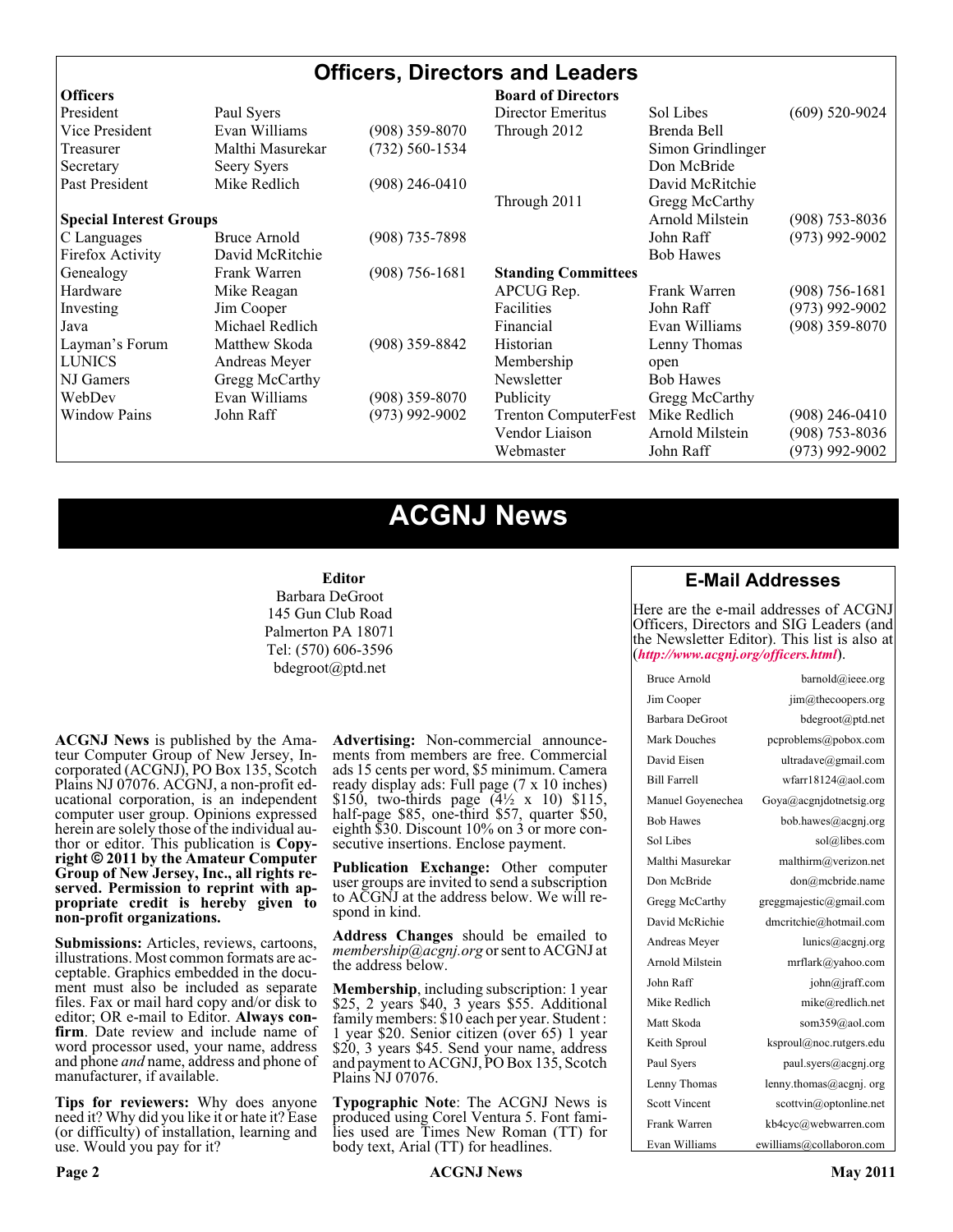and **free** Desktop Publisher. It's very, very good. Anybody writing a book intended to be actually printed on real paper **couldn't** do any better. Sadly, Scribus has a bug in its live links function that its authors just flat out **refuse** to fix: Mostly, they **don't work**. For my August 2010 issue, I wanted links that **did** work. So I got out the install CD for the club's twelve year old edition of Ventura Publisher (which **hasn't** been installed on the club computer for a **loooong** time), and I installed it in a "junk" computer on a temporary Windows 98 SE hard disk. Unfortunately, I couldn't find the CD for the club's copy of Adobe Acrobat. (Although I'm still looking). Therefore, I could save my output file in Ventura's \*.VP format; but I **wouldn't** be able to convert it into a PDF file on my own computer. I'd have to e-mail my VP file to Barbara, and have **her** convert it for me instead. All in all, an annoying but acceptable solution.

As it turned out, I didn't even get **that** far, because I'd written an article called *Forgotten Secrets From The Ancient Past*. In my mental layout for August, I intended for it to start on page 5; but unfortunately, when I made some test pages, Ventura **couldn't** reproduce its illustrations acceptably. They were TIFF (Tagged Image File Format) files that I created in the late eighties or early nineties using a **very** nice DOS image editor that I had then. Now, under Ventura, those files came out looking **horrible**; and *For-*

#### *Continued above right Centinued below left*

in as a pure image. Thus, unlike all our other newsletters since July of 1998, words from the top half of page 3 can **not** be copied as text and then pasted directly into another text document. The top of that page is now an image **only**. I thought it would be fun to create a hybrid Ventura/Scribus page; but as a result, we lost functionality. That's a no-no". The August 2010 newsletter with that hybrid page 3 was posted on the club website as 2010-08.pdf, and has now been written to our new CD under the strict ISO9660 file name 2010\_08.PDF. **Neither** of those names has a suffix because that file **is** perfectly readable. So even though it contained what I'd previously considered to be an error, it **didn't** deserve an X; and because I hadn't tried to fix it since it was first posted on the web (and now I probably never will), it didn't rate any other suffix, either. As you'll see further below, I wasn't done with its VP predecessor; but for now, just note that it has a page that looks like it's full of text, but is actually mostly graphical. This fact, when combined with my memory of some experiments I'd performed a few years earlier, gave me an idea: Why not do more or less the same thing to some other files, this time on purpose? (I've gotten a bit ahead of myself, though. First I should explain exactly what I thought was wrong). 2008 was the first year that I participated in the club's administration, by being elected (in December 2007) as a Director-At-Large, and by joining the By-Laws Revision Committee (and eventually, but not immediately, becoming

*gotten Secrets* was all about the pictures. Without them, it was nothing. Luckily for me, Scribus could reproduce those images just fine, as can be seen in **its** completed version of our August 2010 issue, as posted on the club website, or as included in our *36th Anniversary Newsletter Collection* CD. (Hint, hint, hint).

To quote myself, here's the complete last paragraph from page 3 of that Scribus-produced August 2010 issue: "Finally, I didn't really lose **all** of the work I did before I had to start over again in Scribus. (Just most of it). In theory, Ventura can export single pages as EPS (Encapsulated PostScript) files, and Scribus can import such files. In practice, pages 1 and 2 were incompatible, but page 3 (**this** page) worked. So **both** headings on this page, plus the two text blocks that you see in the top half **and** the footer were actually produced by Ventura, exported as a single EPS file, and then re-imported here. Only these two text blocks in the bottom half were created by Scribus, then superimposed over the page. Cool, huh?"

Not really. Quoting myself **again** a month later (this time from *Desktop Publishing Adventures*, my article in our September 2010 issue): "As it turned out, this whole idea was a **mistake.** I didn't properly understand the nature of EPS files. I thought that, like PDF files, they had both graphic and text elements. However, this particular EPS file came

Chairman). Prior to that, I'd essentially sent Barbara one e-mail a month, containing my monthly submission. (With maybe a second message to check and make sure that she'd received the first one). In 2008, we corresponded **a lot** more, about a lot of different things: By-Laws Committee progress (or the lack thereof), my Newsletter History project, my SIG History project, the original e-mail version of my End-of-June 2008 Supplement, the later PDF version of said Supplement (made for the archives), my various newsletter submissions, and typos. Especially typos. **After** our October issue had been posted on the club website, I found a typo on its page 2; and furthermore, I discovered that I'd overlooked that same typo in **every** previous 2008 issue, all the way back to January. Under "Officers, Directors and Leaders", Frank Warren was listed as Past President, when it should have been Evan Williams.

Further below, in Appendix I, I'll explain how this particular typo happened, (It **wasn't** actually Barbara's fault). For now, just realize that I **hate** typos. As I've said before, I feel that they're "carved in stone, mocking me forever". Naturally, having found **eight** identical typos, I wanted to fix them all. I sent Barbara an e-mail asking her to fix those typos (plus some others as well, for a total of nineteen). Understandably, and as was her right as Editor, she **declined** to do so. I was disappointed, but I didn't press any further. In 2009, having survived the By-Laws Revision process relatively unscathed, I looked around for something else that I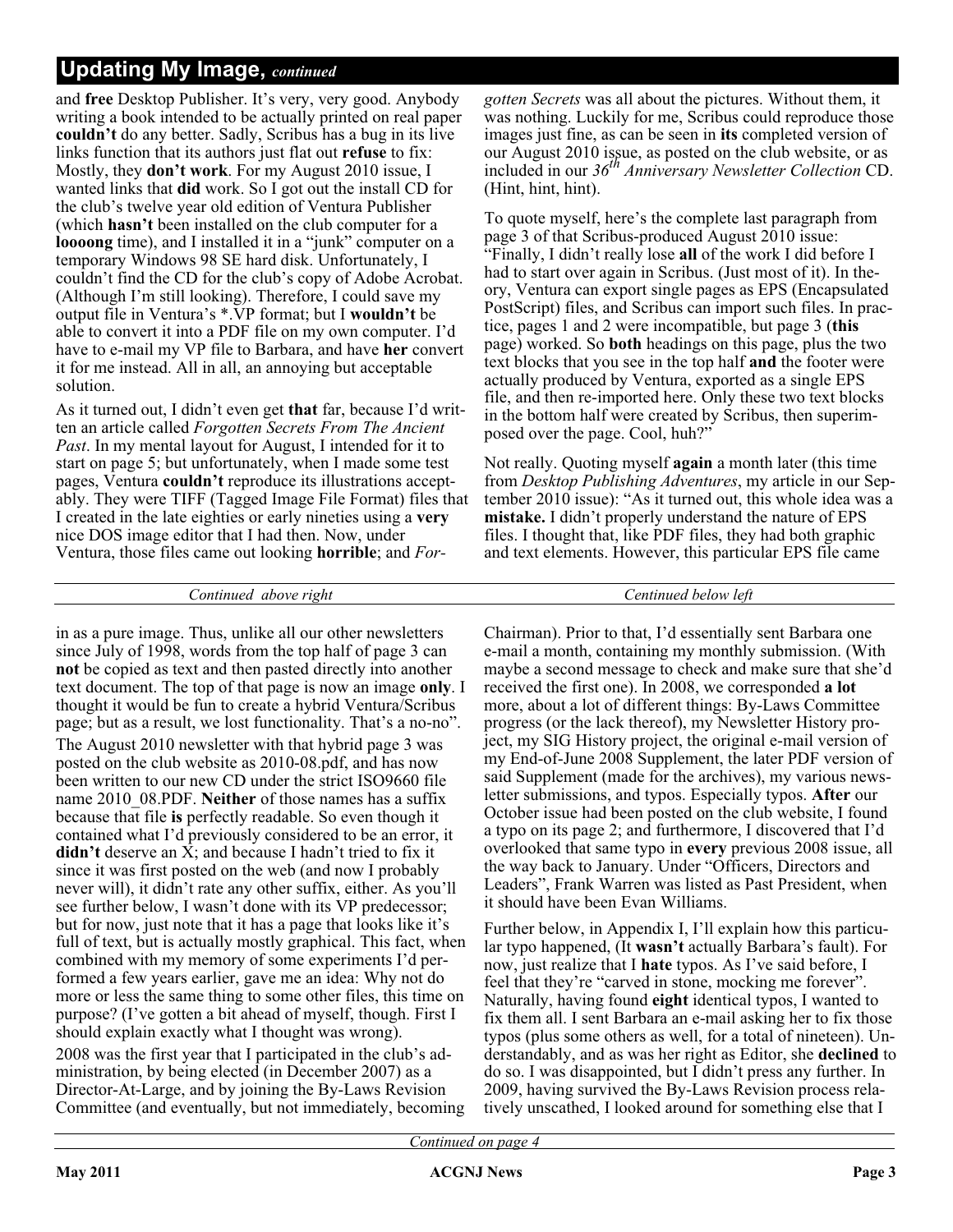could do for the club. I'd been submitting my monthly articles to the newsletter since May of 2005, and in all that time, the Newsletter listing (on page 2 under Standing Committees) had been "open". I decided to change that, so I became Chairman (and **only** member) of the Newsletter Committee. This didn't really change anything in my relationship with Barbara, though, because my only real duty was to gather and send pertinent information about current club happenings to her, for inclusion in the newsletter as **she** saw fit.

Last year, when we made our first CD, I **didn't** forget about those eight typos. However, if you refer to *Polishing My Image*, you'll see that I just **barely** had time to finish that CD before TCF. If I'd tried to fix those files too, I **wouldn't** have made it. This year, I had a bit of extra time; but **not** all that much more, so I could try it. (My **third** favorite line from those fabulous old Warner Brothers cartoons comes from the 1957 Chuck Jones classic, *Ali Baba Bunny*. As you might expect from the title, it features an "Open Sesame" type cave. In it, Bugs Bunny asks Daffy Duck why he keeps trying to steal the treasure. Daffy replies; "I'm a greedy slob. It's my hobby". In my case, you could change that to; "I'm a procrastinator. It's my hobby"). Maybe someday, I'll be able to work my first and second favorites into future articles, too; but they're both very "deep", so they'll each require a **whole lot** more explanation.

Since I'm now doing just about **all** of my work under Linux, and all I **really** needed was to change two words, the first thing I tried to do was download a Linux PDF file editor. I found one, and I'd guess it was a good one. That's because it was **so** complicated that I just flat out **couldn't** figure out how to use it. (Thus, I **can't** give it a plug by telling you its name). So I had to fall back on my "Plan B", a combination of two Linux programs (Scribus and the GIMP), and a Windows program I downloaded in 2007. It's a trial version, so if you edit a PDF file with it, and then save your work, your output file will be marked as an evaluation copy; but there's a work-around. If you open an existing PDF file with it, and then **only** delete pages (or import a page but **don't** otherwise edit it), your output file **won't** be marked. Furthermore, as I just now found out, it **will** run under Linux through Wine. (I won't be telling you the name of this program, either).

I actually made four different attempts using those three programs before I got results that I considered to be good enough. I didn't even **try** my initial idea, which was to simply replace page 2 in each of the earlier PDF files with page 2 from the November file. Fortunately, I remembered in time that **all** of the footers in our newsletters are **dated**. So while our January through October issues would have finally gotten Evan's name right, they'd each have also wound up with a page 2 marked November. (Really, though, that **wouldn't** have been the first time that we got

#### *Continued above right Centinued below left*

some of the dates on a newsletter wrong, and then wound up **not** being able to fix them). In preparation for the aforementioned attempts, I made **two** additional copies of our January through October 2008 PDF files. Then I opened one of each of those files with that unnamed Windows program, and deleted **all** of the pages **except** for page 2. Plus, I also did that to a copy of our November 2008 file. (Since there were **no** July or August issues that year, this produced a total of **nine** single page files).

My first attempt relied on the fact that the GIMP (**G**NU **I**mage **M**anipulation **P**rogram) can import PDF files, and then save them as a whole lot of different image file formats. I imported copies of the January and November single page files into the Gimp, and saved them as PNG files. I also cropped them so that I had just the top of the November page 2 (down to and including Evan's name) in one image, and all **but** the top of the January page 2 in the other. Then I created a new Scribus file, imported my two images into it, lined them up as best I could, and saved that Scribus file as a PDF. Unfortunately, the resulting file looked **horrible**. (Here's one of my favorite lines from the old *Mary Tyler Moore Show*: Lou Grant, played to perfection by Ed Asner, says; "Do you know why I'm one of the few men in this business who **doesn't** have an ulcer? It's because I know how to delegate **blame**"). I've delegated half of the blame for this horrible result to the GIMP authors, and half of it to myself. For some reason, **they** set the default import resolution for a PDF file to the ridiculously **low** 100 dots per inch; and somehow **I** failed to notice it. I re-did the whole thing using a more reasonable 300 dots per inch setting, but I **still** didn't like it. (For one thing, it also had the line alignment problem that I'll be describing below).

For my next attempt, I re-imported the November PDF into the Gimp, this time saving it as a 400 dots per inch JPG file. As before, I cropped it so that I had just the top of the page. For the rest of the page, I tried something completely different. Scribus can import a PDF, too. So I imported the page 2 January PDF **directly** into an empty Scribus file. Then I imported my JPG image of November's top into a Scribus image frame, and superimposed that frame **over** the top of the January page. (Scribus image frames are opaque, so the information in the existing January top, **including** Frank's name, just disappeared). I liked it, except for one small detail. The Officers, Directors and Leaders entries have a thin line drawn around them, thus encasing that information in a box. Now, part of that box was in the top image, and part of it was in the bottom; and the lines on either side were **supposed** to meet exactly. The trouble was, I could get the top and bottom lines on the right to line up perfectly, or the ones on the left; but no matter what I tried, I **couldn't** get both sides to line up perfectly at the same time. After banging my head against the wall for a while, I tried overwriting the discontinuous lines with a **new** box generated by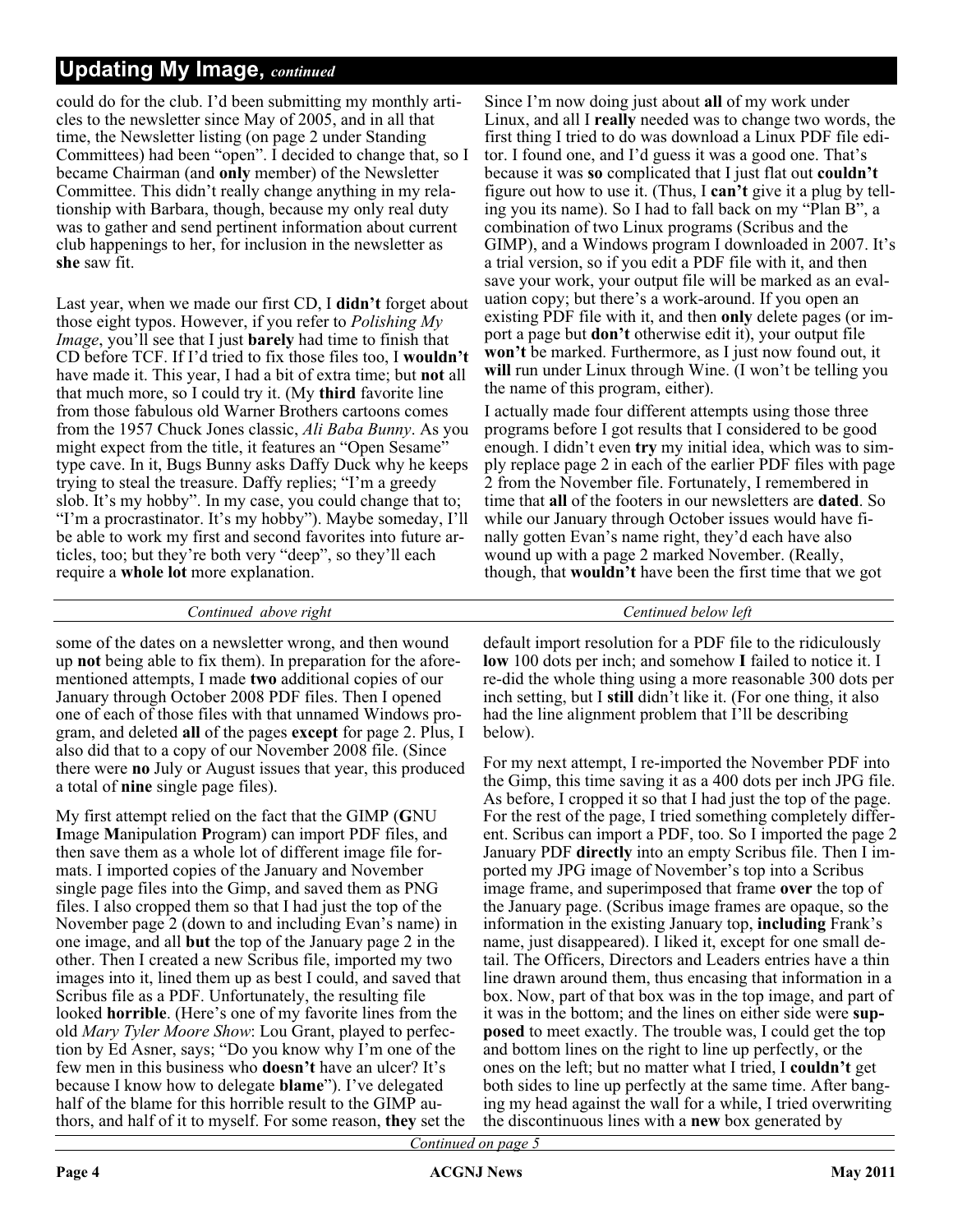Scribus. However, the default line width (1 point) was too thin, and the next wider setting (2 points) was too **thick**, It **did** cover my alignment problems, but otherwise it just looked **bad**.

Eventually, it occurred to me that I **didn't** have to split the page all the way across from side to side. So I went back to the GIMP, and I cropped my JPG image of November's top even smaller, setting my guide lines so that they were located just **inside** the box's lines. This entirely **eliminated** the November box from my image. Then, I went back to my Scribus file and re-sized my image frame so it fit my newer, smaller image. Now, the box from the January page 2 was completely visible; and thus its lines were completely continuous. **Inside** that box, the information from November's page 2 still nicely overwrote the January information, invisibly accomplishing the goal of replacing Frank's name with Evan's. Opening my **second** duplicate of the January PDF file with that unnamed Windows program (running under Linux via Wine), I deleted the existing page 2 and imported my newly created January/November combo page 2 to take its place. Then, I opened the resulting hybrid PDF file with **both** of my regular PDF viewers (Evince first, then Okular), and checked for the classic good news/bad news scenario. The good news: Page 2 (now containing Evan's name) was completely readable, including the fine print. The bad news: As expected, page 2 was purely graphical. None of its "text" could be cut out and pasted elsewhere, and its one link (to the ACGNJ Officers HTML page) no longer worked. The other good news: Text and

*Continued above right Continued below left*

we can do is keep it as accurate as possible. To me, this **was** worth the trouble.

Now, as mentioned above, we come back to the Ventura Publisher "ancestor" of our August 2010 newsletter. Although I was pleased with myself (at least temporarily) for salvaging a bit more than half of page 3, the loss of the rest of my Ventura work still rankled me. Then, it suddenly occurred to me that I could save it **all**, by turning it into a Supplement, and preserving it as a historical curiosity. (Paraphrasing a certain disgraced politician: I **am** the Newsletter Committee Chairman. I can do stuff like that). So in mid August, I added about a quarter page of explanatory text to page 4 (thus filling it out), saved it as a VP file, and sent it off to Barbara for final conversion. It was when she sent the PDF version back to me that I discovered a whole new type of error. Somehow, it had picked up a Title that was **bad**!

I **am** going to explain what a file's Title is, and more importantly, what it **isn't**; but I need to give you quite a bit more background information first. For the moment, please just accept that a file's Title is **not** in any way, shape or form the same as its name (even though many people, including **me** at one time, have assumed that it is). Now, I really enjoy it whenever I can blame something on Microsoft, and the immediate cause of this error is **defi-**

links on all the **other** pages in the file had **not** been adversely affected. Success at last! So I repeated those processes seven more times, for February through October; and I renamed my eight edited files 2010\_01B.PDF, 2010\_02B.PDF, 2010\_03B.PDF, 2010\_04B.PDF, 2010\_05B.PDF, 2010\_06B.PDF, 2010\_07B.PDF and 2010 08B.PDF. Finally, after almost three years, the job was done.

Before we move on, I feel that I should explain why these eight typos bothered me so much. Notice that, although I'd originally asked Barbara to fix **nineteen** typos, I didn't attempt to change most of that number. Why did I **accept** her judgment that eleven of those typos were **not** worth fixing, but insist on changing these eight? Even when it resulted in a loss of functionality? After all, I was complaining about how you couldn't cut and paste information from page 3 of our August 2010 issue because **some** of its text had been turned into a graphic, and now I've done the same thing to **all** of the text on eight **more** of our newsletter pages. My answer is: It's a matter of degree. Typos can be annoying, confusing, embarrassing, entertaining, exasperating, humiliating, humorous, and so on, but they're hardly ever dangerous (except maybe in the technical manual for a nuclear reactor). These eight typos were the kind that **could** have turned out to be dangerous, because they were passing **wrong** information into the future. Now they're not. This newsletter is our club's historical record. There's **no way** we can predict what someone in the future might need. All

**nitely** their fault; but I **can't** say that they're responsible for the whole situation (though I'd love to). It has to do with Properties. If you right-click on a filename in either Windows or Linux, you'll get a menu; and one of its options will be "Properties". Choose that and you'll get a pop-up window. Many times, that window will have only one tab, called Basic in Linux and General in Windows. (I **don't** know if such a thing exists on a Mac, or what it might be called there). However, for some file types, there can be as many as six tabs. The one we're interested in is called Document in Linux and Summary in Windows. Under Summary, Windows lists Title, Subject, Author, Category, Keywords and Comments. (Plus some versions list even more, such as Manager and Company). Under Document, Linux can list up to **fourteen** entries, some already familiar, like Title, Subject, Author and Keywords; and some new, such as Creator and Producer (both of which seem to refer to **programs** rather than people). Believe it or not, I've actually simplified things quite a bit in this paragraph. I could have gone **much** deeper for **both** subject Operating Systems; but I've taken us to Title, which is as far as we need to go. (This time, at least).

In the good old DOS days, there were file manipulation utilities which could associate information such as mentioned above with your file names. As long as you used the same utility whenever you copied or moved those files,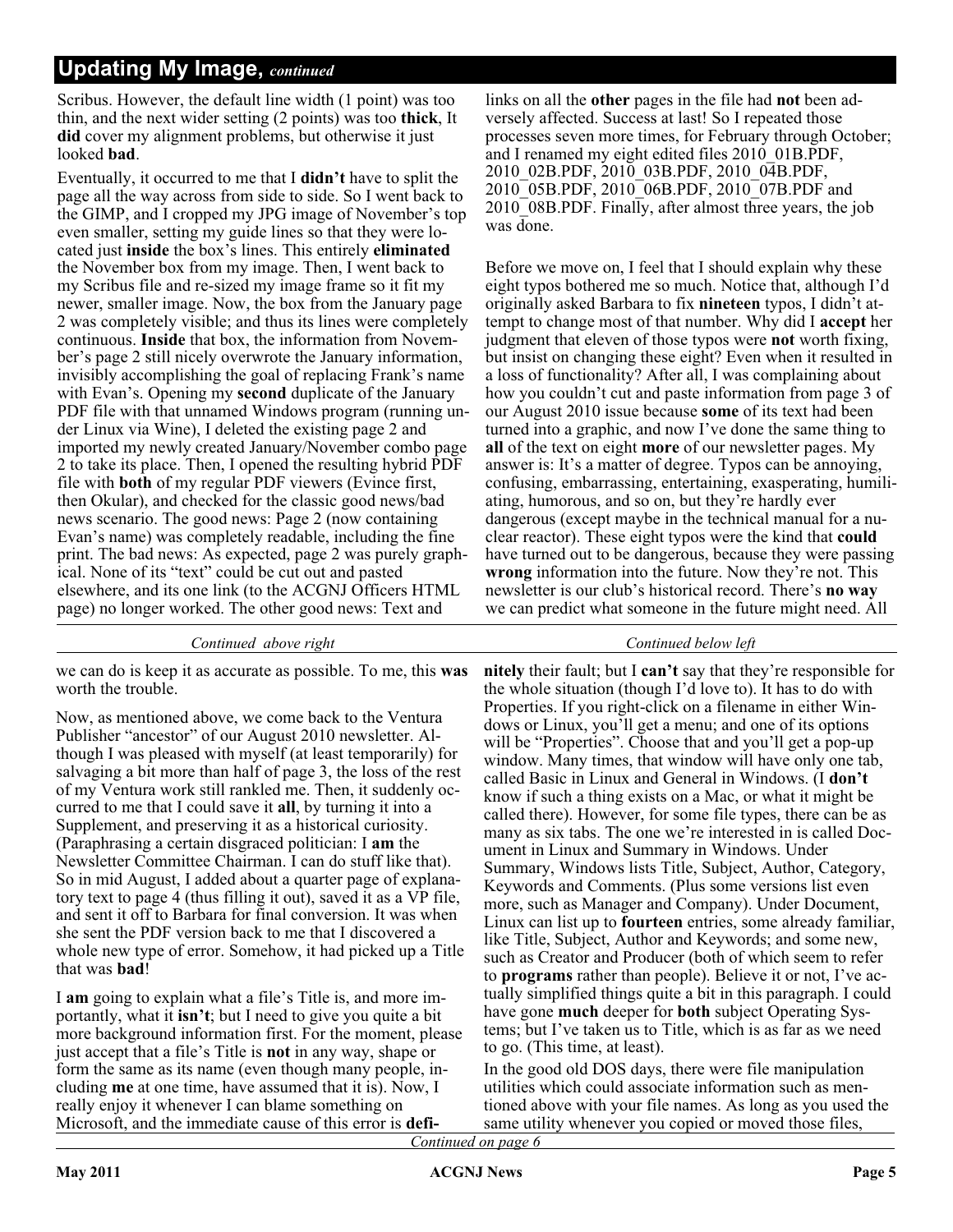your additions would stay connected; but if you used a different program, that extra info would be **lost**. That's because programs like those stored your information in their **own** proprietary files, which they hid in various places around your hard disk. They **didn't** actually make any changes to your data files themselves. When I first ran Windows 95, I saw stuff like that appear when I held my cursor over file names in Windows Explorer. I thought that Microsoft had adopted a system similar to those old DOS utilities. Since I'd never felt the need to use programs that did this type of thing in DOS, I ignored it in Windows, too. Turns out, that was a mistake.

Like I said above, that first "bad Title" showed up in August of 2010. As a precaution, I copied that file to a floppy disk using a DOS 8.3 "all caps" file name, and then transported it via "sneaker net" to my auxiliary computer. There, I copied it to the hard disk and removed the floppy. Next, I burned my file from the hard disk to a strict ISO9660 CD. Then, I schlepped said CD back to my main machine. Either of those moves should have virtually guaranteed that **no** form of external information could have been carried along with that file. When the bad Title still showed up after both, I was absolutely certain that the Title information **was**, in fact, stored **inside** my file. So my next step was to try to edit it out. On the Document tab in the Properties window under Linux, the text in the Title line **looks** like it should be editable; but I couldn't get it to change. I fooled

*Continued above right Centinued below left*

sions of all three issues. (At any one time, Barbara and her husband Walter have several computers running, and they're **all** running Windows. So the unexplained, and so-far unexplainable, appearance of those unasked-for bad Titles was **definitely** Microsoft's fault).

Many people don't realize that a file's name is **not** part of the file itself; but it's pretty easy to show this to be true. Just pick a file at random and rename it. Do it several more times. You'll notice that the file's date **hasn't** changed. That's because the file itself (that big lump of binary data that's stored on your hard disk) **wasn't** really modified at all. All you edited was the name field in your hard disk's File Allocation Table. On the other hand (as I demonstrated above), a file's Title **is** actually stored inside the file. When you run a program under a GUI (Graphical User Interface), that colored area at the top of the window **is** called the Title Bar. This can be traced back to the Mac (thus predating Windows), and it probably goes back to Xerox PARC (Palo Alto Research Center), too. However, hardly any programs display a Title there. Most programs display the name of the file that they're working on there (or their own name **plus** their file's name). Most PDF file readers display their file's name there (and I'm sure many people have **never** seen anything **other** than their file's name there); but **both** the readers that I use regularly (Evince and Okular) are set to display their file's Title there **if** it exists, and their file's

around a bit with permissions (unsuccessfully), and then I gave it up. Under Windows, the situation was even worse. The Properties window for a PDF file only gets one tab: General. As far as Windows is concerned, a PDF file doesn't even **have** any other properties; much less the ability to edit them. So pending inspiration, I set my file aside; and becoming distracted by other things, I wound up letting it slide for six months.

Due to circumstances beyond our control, TCF came early this year. Usually, we get the **last** weekend in April. This year, the **first** weekend in April was the **only** time that was available, so we had to take it. This meant that Barbara had to produce our March and April newsletters almost simultaneously. Thus, at the usual time in the beginning of March, Barbara sent her completed PDF version of the March newsletter to John Raff (our Webmaster) for posting on the club website. Then, she sent her completed PDF file for the April newsletter to **me**, so I could get it printed on real paper, in time for it to be handed out at TCF. Since I hit my first bad Title that previous August, I'd been on the lookout for more; but I hadn't encountered any. Until then. **Both** the March and April issues came in with bad Titles. That made three. It also made it easy for me, because I could throw the problem to Barbara. While I'd found it to be impossible to edit a PDF file's Title, it's quite **easy** to edit a VP file's Title. So I phoned Barbara and explained the procedure to her; and in hardly any time at all, she sent me Title-less ver-

name there **only** if it doesn't. Luckily for me, because otherwise I might have never discovered this unconscionable act of overbearing intrusion. For some reason, Microsoft decided that under certain circumstances (so far unknown), you're going to get a Title whether you want one or not; and that it's going to consist of your file's drive, **full** path, and name. So while we still don't know **how** or **why** these bad Titles happened, at least we can be on the lookout for them in the future. (I **don't know** if there are any Windows PDF readers that can be set to display Titles).

So, to recap: What **are** "Titles"? First off, **don't** try to get them to match the definition of the **word** "title", any more than you'd try to make them fit some other arbitrary but seemingly descriptive word, such as "hat" or "dishrack". They are, in fact, simply groups of text characters having **no** intrinsic meaning, that may or may not exist **inside** your data files. Somewhere in the ancient past, some Transcendent Genus decided to put them there; and then one or more of the Meddling Minions of Microsoft decided that, under certain circumstances, you were going to get them (no matter if they made any sense or not, and whether you wanted them or not). Hardly anybody purposely uses them, and lots of people are barely aware that they even exist. (Until, perhaps, one trips them up). All in all, in my opinion, they're something that we could very well have done without. I've cut the top portions from page one screen prints of each of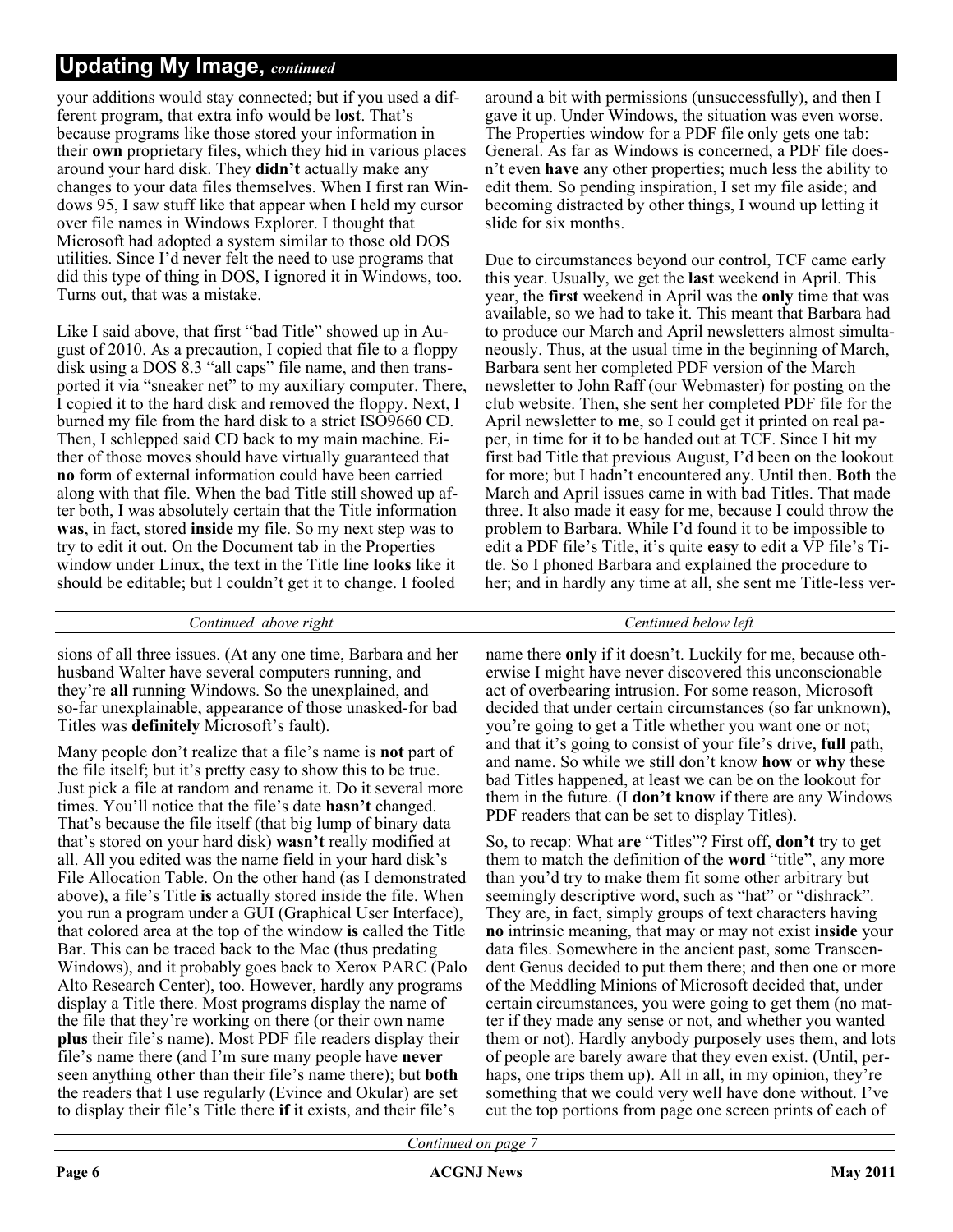my three "bad Title" files, and edited them into Figure 1. Note the non-alphanumeric character that somehow showed up in the center of the middle Title (March).

I **did** mention the existence of my first "bad Title" file in September of 2010. Quoting myself again (from *Desktop Publishing Adventures*), I said I'd identified it as; "Volume

35, Number 08S, Rejected First Version of August 2010". I also said; "Because it won't fit into the newsletter grid on our website, it might not be accessible on the Internet until the next CD gets posted. (Probably **after** next year's TCF)". At that time, six previous "Off the Grid" issues were already known to exist. In 1987, second newsletters were



#### *Continued above right Continued below left*

published in each of three months, labeled "Supplement May 1987", "Supplement June 1987" and "Supplement September 1987". They were given no Volume or Issue Numbers, so they **don't** fit into our numerical sequence. Internal evidence suggests that these three **were** probably the only extras put out that year, but there's **no** proof that I can find. (That's why I said "known to exist" above). Using S (for Supplement), we named them 1987\_05S.PDF, 1987\_06S.PDF and 1987\_07S.PDF. (Ironically, there were no July or August issues in 1987, so September got to be 07). Then, in 1993, a summer issue **was** published; and identified as "Volume 18 Issue 6.5 July-August 1993". When viewed in a sequentially sorted list, though, a file named 1993\_065.PDF does **not** wind up between 06 and 07. Instead, it reads as 65, so it becomes the **last** 1993 entry. However, if named 1993\_06S.PDF, it **will** fall where it should. So, even though it's not really a Supplement, that's the name we gave it. (Anyway, an S **does** sort of look like a 5). After that, there's nothing more known until we come to my own creations: "Volume 33, Number 06S End-of-June 2008 Supplement" and "Volume 33, Number 10S End-of-Year 2008 Supplement". They got the names 2008\_06S.PDF and 2008\_10S.PDF, respectively.

I **did** have a name that I'd originally planned to use for that first "bad Title" file, and I could **still** use it, because I hadn't posted that file on the web under that name (or any other). For it, I relied on the precedent set by that 1993 file. Thus, even though my "good" version is technically not a

Supplement either, I named it 2010\_08S.PDF. What about the other two? The April issue was easy. I **had** used the "bad Title" version to print our TCF hard copies (for printing, that electronic Title was irrelevant); but I **hadn't** posted that version on the web at all. So I could give my "good" version the unsuffixed name 2011\_04.PDF. Unfortunately, the same couldn't be said for the March issue. Its "bad" version had been posted on the club website for a month, so I had to give my "good" version the name 2011\_03B.PDF.

Here, I may have made a mistake. As I mentioned quite a long way above (in this article's third paragraph), last year's CD had 36 files marked with an A suffix. (Although it actually should have been 37). This year's CD has 36 files marked with an A suffix and 9 files marked with an B suffix. That's because I decided at the last minute that **any** file changed for this CD would get a B. If I'd stuck to my original suffix system, there would have been 44 files marked with an A and only **one** with a B. That's because I changed 2009\_06.PDF to 2009\_06A.PDF (correcting the omission that I made on the first CD), and I marked the only file that had actually been edited **twice** (once for each CD) by changing 2008\_06A.PDF to 2008\_06B.PDF. The problem was, I'd set my CD making program to mark **every** file on the new CD with the exact same date: the date that the CD **image** was created. (I'd done the same on the first CD, too). Because of those identical dates, the only way to tell which files had been changed for this second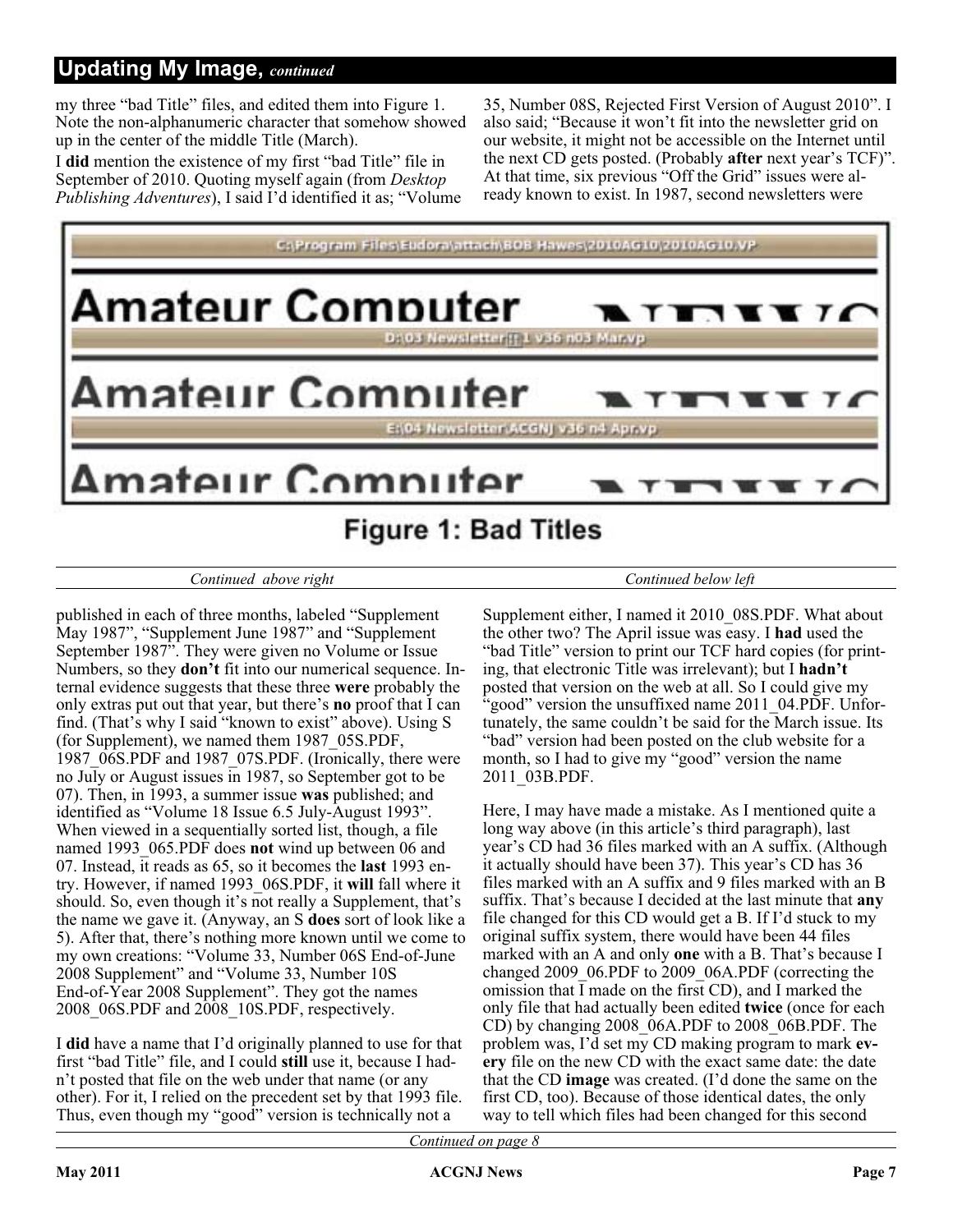CD would be to do a suffix by suffix comparison with the first CD. At least, due to my last minute change, you could tell which files had been edited for which CD. Unfortunately, it also might lead you to conclude that **all** nine of the B files had been edited twice, instead of just one of them. At the time I made the change, I considered this to be "the lesser of two evils". Now, too late to do anything about it, I've been having second thoughts.

We're **well** past 5000 words, so we've got to pick up the pace a bit. Other than updating the numbers, I made only two relatively minor changes to our CD labels. (As you can see by looking at Figure 2). On the top, the release and date areas were hard to read, so I intensified them a bit. On the bottom, I separated the four text lines into two groups. No reason, except I think it looks better this way. I printed six sheets of two, for a total of twelve labels. On my hard disk,



*Continued above right Continued below left*

I already had a directory containing all the files from the first CD. Now, I added my thirteen new files and the eight files that I'd edited. (Plus, **not** forgetting to delete the eight older versions. Since their names were now different, they **wouldn't** be automatically overwritten). I updated (and renamed as necessary) the three files in the DOCS directory (KNOWNBAD.PDF, NLHIST11.PDF and SIGHIS11.PDF); and I updated README.PDF in the root directory. Then, I created my CD image. The process is virtually identical to creating a CD directly. The only difference was that my output was a file named NL11\_CD.ISO. Next, I launched my virtual CD program, which lets me view the contents of an ISO file like it was, in fact, a CD in a CD-ROM drive. Then, I ran a comparison program on that virtual CD, thus verifying that the 378 files which were supposed to be in that image were, in fact, all there and all good. (I went into a **lot** more detail in May of 2010, in *Polishing My Image*. Please refer there for further information).

Now it was time for me to make CDs. Although I'd made twelve labels, I only had eleven of the Delkin Gold CDs that I bought last year. (Delkin seems to be the **only** manufacturer in the **whole world** that's even trying to produce quality, long lasting storage media). Thus, I had a spare label in case of accident; but I didn't need it. Last year, I had a "philosophical debate" with a fellow club member about the relative merits of quality versus garbage. So I got a

non-Delkin CD, burned our image to it, and gave it that extra label. Thus producing a "genuine, official" cheap knock-off CD, which I gave to him as a kind of combination joke and experiment. I'm curious to see how long it lasts. (Please refer to *Polishing My Image* for additional information about Delkin, philosophy, CD burning, and CD label application, too). In closing, I just this minute had an idea about how I could investigate that Title situation even further, but I don't have the time or the space to do it now. Maybe in another article someday.

Appendix I: The Curious Case of the Passed Over Past **Presidents** 

Frank Warren served as ACGNJ President from 1998 through 2000. After Frank, Scott Vincent served as ACGNJ President from 2001 through 2003. After Scott, Evan Williams served as ACGNJ President from 2004 through 2006. Then we come to the December 2006 elections. There, Mike Redlich was elected ACGNJ President for 2007; but **nobody** was elected Secretary (apparently, because nobody wanted the job). So Evan Williams "took one for the team" and became ACGNJ Secretary for 2007. This meant that he **couldn't** be Past President. That's because Past President is considered to be a directly elected office (even though you can't actually run for it or be elected to it); and **nobody** can hold two directly elected offices at the same time.

In the normal course of events, the office of Past President would have fallen back to Scott Vincent; but by that time,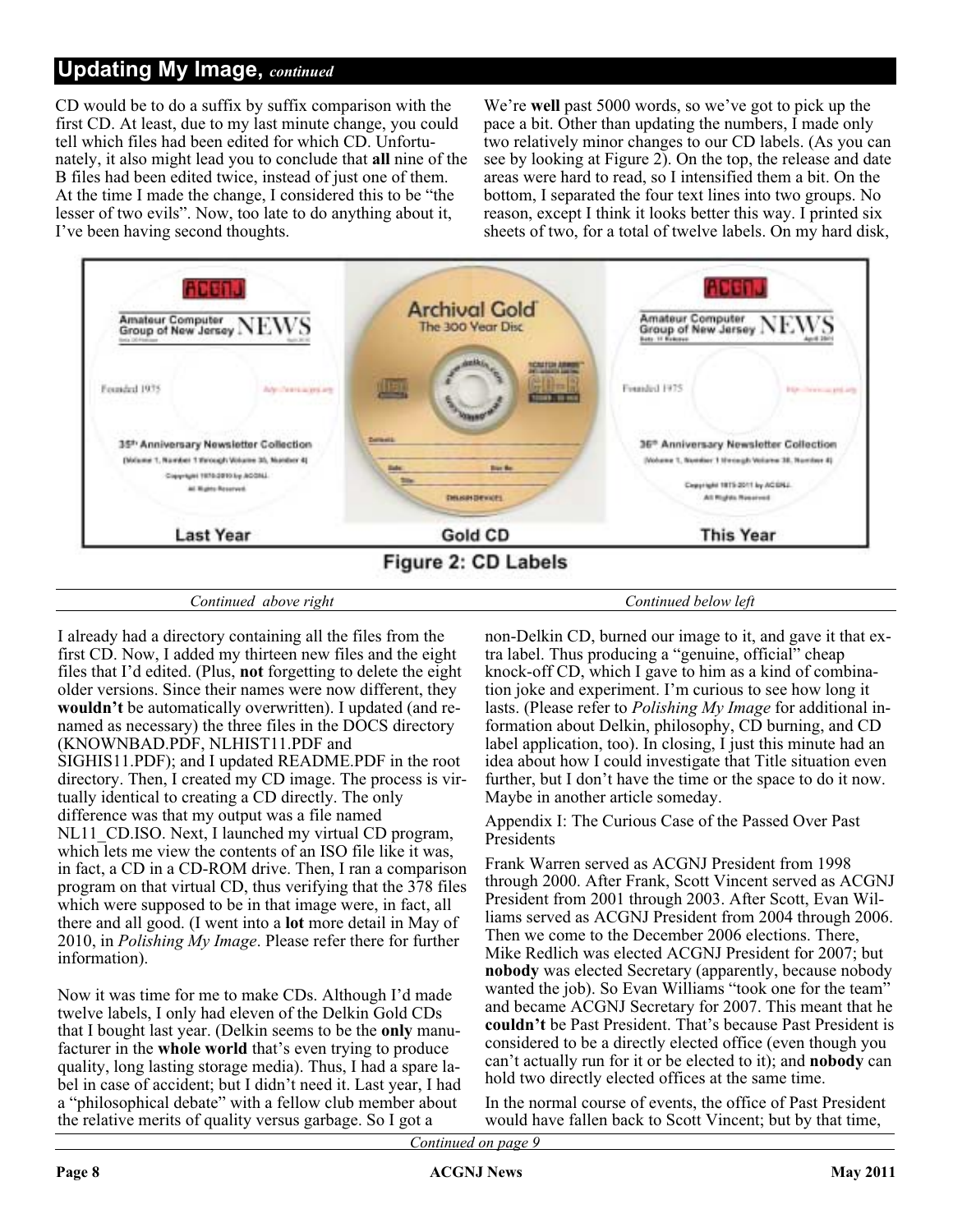Scott had moved and was no longer attending club meetings. Therefore, it fell even further back, to Frank Warren. Now we come to the December 2007 elections. There, Mike Redlich was **re**elected ACGNJ President for 2008; and Paul Syers was elected Secretary. Since Evan Williams was no longer Secretary, he was free to assume the office of Past President. Unfortunately, Barbara wasn't aware of this when she updated the December 2007 Page 2 for use in the

January 2008 newsletter. She had new names for Secretary and Treasurer, but the President and Vice-President were the same, so she kept the same Past President, too. Most times, that would have been the right move, but not **this** time. However, nobody noticed it for **ten** months, until I did in October of 2008. Elementary, wasn't it? See you next month.

# **Hasta la Vista – Restore Missing Quick Launch Toolbar Icons**

*by Lee Reynolds, Member Boca Raton Computer Society ([BRCS.org](http://BRCS.org))*

I'm told the literal meaning of "hasta la vista" in Spanish is "until the seeing." Or maybe a more adequate translation is "see you later." But, in this column, I'm using that phrase to invite you to take a look at Microsoft's Windows Vista.

#### **Introduction**

The Quick Launch Toolbar has been around inWindows for a long time. When Windows 98 was first brought into being, Microsoft added an extension of the Taskbar called the Quick Launch bar. (Windows 95 users could also have a Quick Launch bar if they downloaded and installed Internet Explorer version 4 and the web update.)

This toolbar contained by default an icon for Internet Explorer, another for Outlook Express, and still another called "Show Desktop" which would quickly minimize all open windows to the taskbar and show you your desktop. You

*Continued above right Continued below left*

Notice that the above location was computer-specific rather than user-specific, so all users of a Windows 98 machine would have the same Quick Launch bar icons.

#### WINXP

In Windows XP, the storage location was changed to a user-specific one, so each user could have his or her own Quick Launch bar:

C:\Documents and Settings\<UserName\Application Data\Microsoft\Internet Explorer\Quick Launch

#### VISTA

In Windows Vista, the Quick Launch bar is still user specific, but the storage location has changed:

C:\Users\<UserName\AppData\Roaming\Microsoft\Internet Explorer\Quick Launch

#### Vista Flip 3-D

Windows Vista added an icon called "Switch between windows". This is also known as "Flip 3-D".

If you click on the icon in your Quick Launch bar, or alternatively if you hold down the Windows key and the Tab key at the same time, you will see a row of windows corresponding to each of your open applications filling your screen, stacked at an angle one behind the other like a row of dominoes. You can use your mouse or the Tab key to se-

could easily add your own icons for often-used programs by creating a shortcut to the program and dragging it onto the Quick Launch bar.

On my own computer, for example, I have created Quick Launch icons for a number of other programs, including: Windows Media Player, Yahoo Messenger, SyncBack (a free backup/synchronization utility), the Mozilla Firefox web browser, and a number of others.

#### **Storage Locations**

#### WIN98

The Windows 98 Quick Launch Toolbar was a folder at the following location:

C:\Windows\Application Data\Microsoft\Internet Explorer\Quick Launch

lect one of these windows to quickly bring it in front and make it active.

#### **Missing Quick Launch Icons**

Sometimes you might find that the default shortcut icons on your Quick Launch bar somehow have gone missing, or still exist but are corrupted and don't work any more. How would you recreate these icons in Windows Vista?

RESTORE MISSING FLIP 3-D ICON

This page tells you how to restore a missing Flip 3-D icon to your Quick Launch toolbar:

#### *[http://ip-3D-icon-to-the-Quick-Launchtoolbar-in-Windows-Vista.html](http://www.winhelponline.com/articles/136/1/How-torestore-missing-Flip-3D-icon-to-the-Quick-Launchtoolbar-in-Windows-Vista.html)*

The restoration process basically consists of copying the icon from the Default User profile to your own profile.

RESTORE MISSING SHOW DESKTOP ICON

This page explains how to restore a missing Show Desktop icon: *[restore-your-quick-launch-show-desktop-icon/](http://itsvista.com/2007/06/itsvista-tip-58-restore-your-quick-launch-show-desktop-icon/)*

The restoration process is fundamentally the same as that in the WinHelpOnline page for restoring the Flip3D icon. The same basic concept could restore a missing or malfunctioning Internet Explorer or Windows Mail icon, or you could just manually create your own shortcut forone of those programs and drag it into your Quick Launch bar.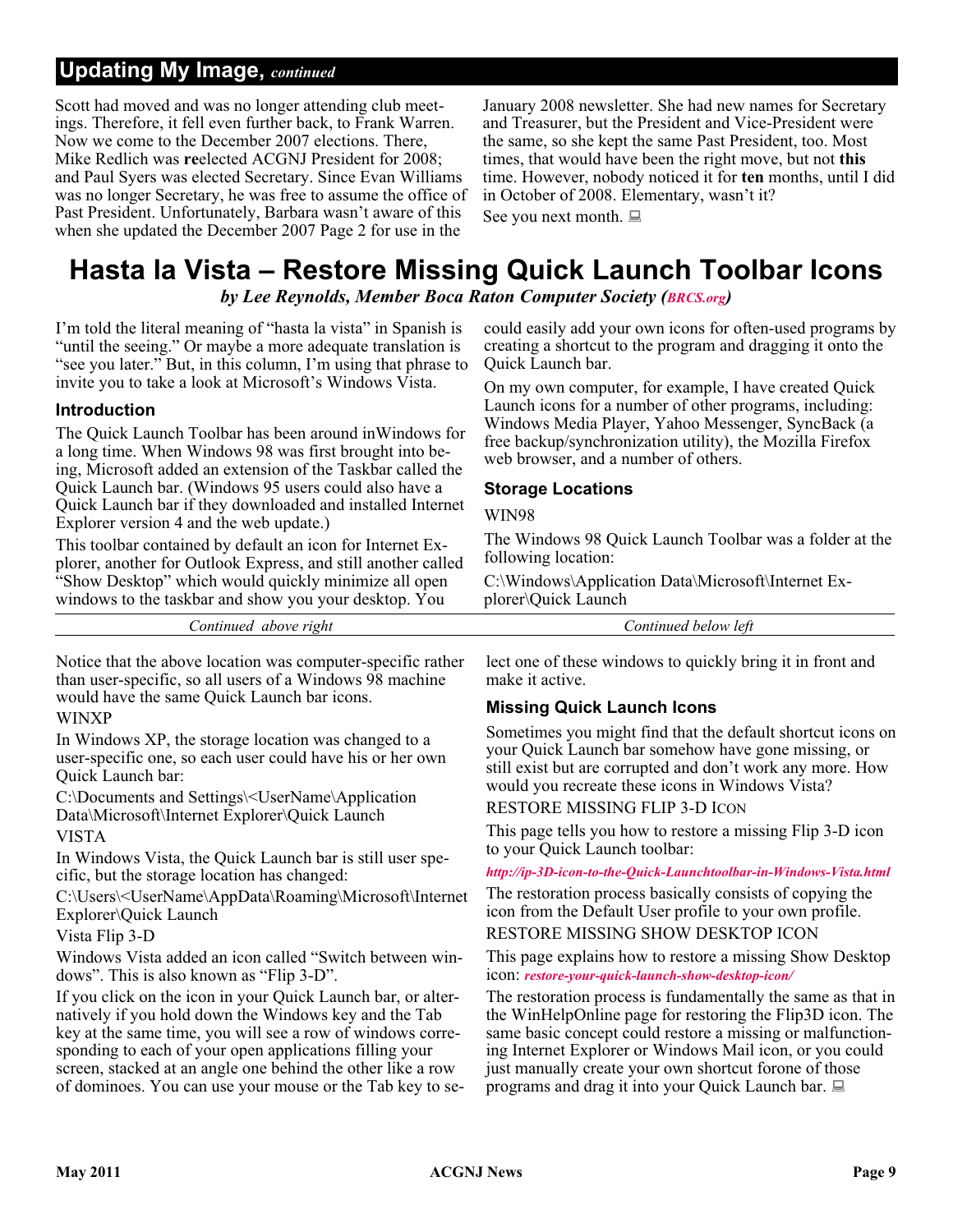

# **Unfinished Business**

Bob Hawes belatedly delivers an ACGNJ Long Term Service Award to Evan Williams. (Evan wasn't in attendance at last December's Main Meeting/Annual Business Meeting, when this award was originally announced). Its text reads: "The Amateur Computer Group of New Jersey presents the Decade-Plus Award for Long Term Meritorious Service to Evan Williams, in recognition of his outstanding performance on the ACGNJ Board of Directors as Corresponding Secretary (2000 to 2001), Secretary (2003 and 2007), President (2004 to 2006), Past President (2008 to 2009), Vice President (2010), and as WebDev Special Interest Group Chairman from 2007 to 2010 (and beyond). Presented at the Annual Business Meeting, December 3, 2010". (Note that the interval referenced above, from January 2000 to December 2010, **is** in fact eleven years long).  $\Box$ 

*Continued above right Continued below left*

# **E-mail Hacked? An Ounce of Prevention…** *Lee Seidman (Man (at) yahoo.com ), BPMUG, CT [\(www.bpmug.org\)](http://www.bpmug.org)*

Recently, some unsuspecting e-mail users may have experienced dismaying and shocking notifications suggesting that his or her e-mail has been hacked and used to send spam (or worse), even if the e-mail system is web-based rather than downloaded directly to one's computer via a local application like Microsoft Mail, Outlook, Outlook Express, MacMail, Entourage, Thunderbird, etc. (and hence, susceptible to operating system-level vulnerabilities). The primary suspect is the password used to access the account.

People tend to try to keep things simple by using the same password to access a variety of sites, but at the risk of security. People's e-mail account password should never be used for any other account or web site. Generally, e-mail can be compared to a postcard; although the message is destined for a particular recipient, it has the potential to be read by anyone as it traverses the Internet. Additionally, if one joins a web site that requests a password to subscribe, a confirmation e-mail is often generated clearly presenting the username (often an e-mail address) and the proper password. The postcard analogy applies to that non-encrypted e-mail – it is open for anyone to read. A typical malicious-minded hacker (the "Black Hat") who either intercepts that e-mail or accesses that web site's consumer

database would first attempt to use that password associated with that e-mail address to access the e-mail account. For example, if someone is whomever@aol.com registers to join community web site or message board site-whatever.com, generally he or she is asked to use his or her e-mail address as the user name. Site-whatever.com will ask the person to generate a password and often will send a confirmation e-mail identifying the username and password in clear text (meaning it is not obscured). The first thing a third-party (in other words, someone who is not the subscriber or a representative of the web site) may try to do is use the password contained in that e-mail to access homever@aol.com itself.

Once a hacker with bad intentions gets into the e-mail, he or she may start slowly to not get noticed, however, it does not require much effort for the "Black Hat" to change the password AND security questions (for password resets) to effectively lock the account owner out of his or her own e-mail. If nefarious activity is suspected to take place with one's e-mail account:

• Inform those in your contact list of the circumstances, preferably by voice or an alternate e-mail account and make sure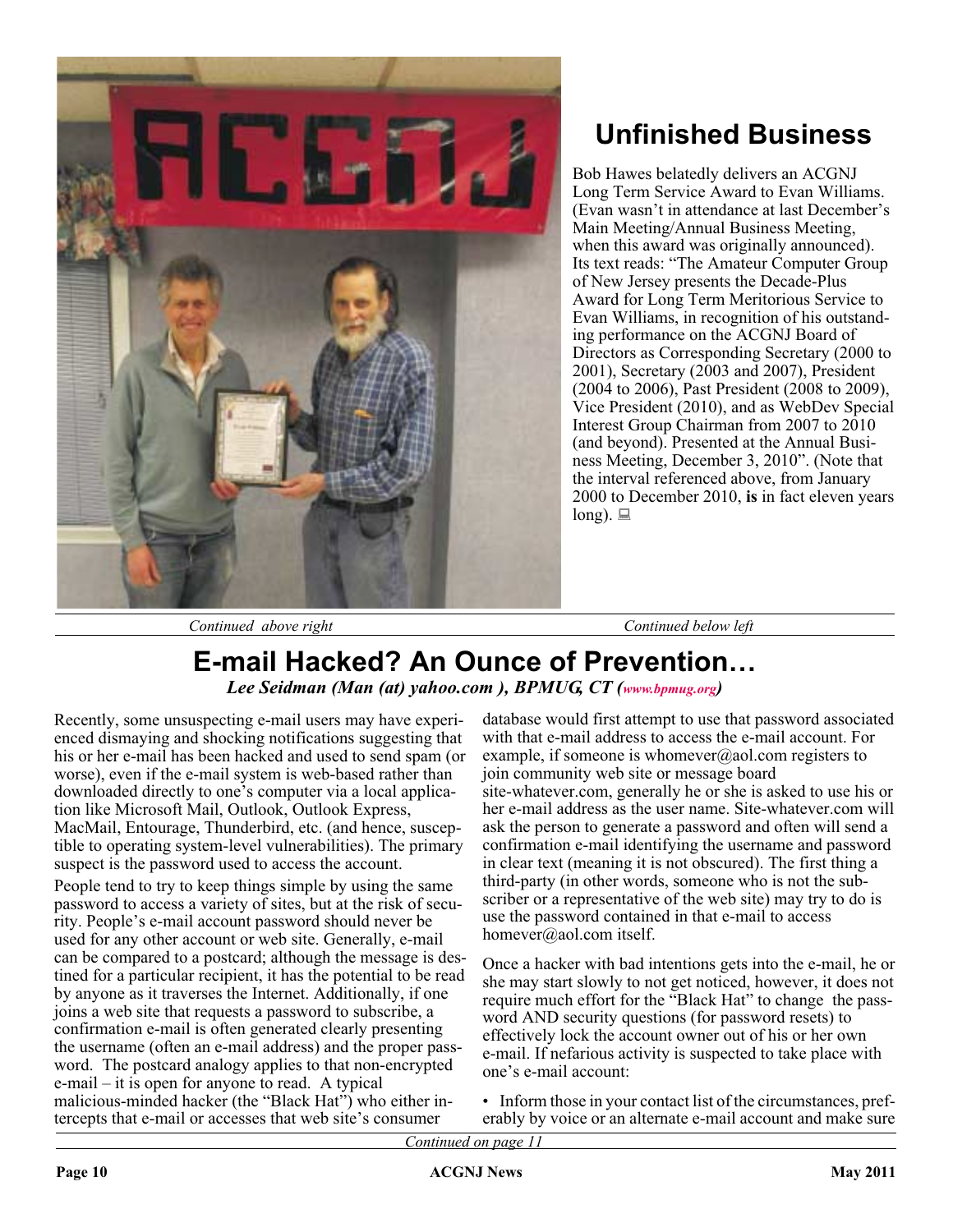### **E-mail Hacked?,** *continued*

they understand not to engage the questionable content (usually seeking money in one form or another – especially via embedded hyperlinks); get as much help to act as quickly as possible as time is of the essence and everyone in that contact list is potentially at risk since they trust the e-mail is coming from you when in actuality it does not

- Change the password to access the e-mail account (and make it complex and very difficult to guess)
- Change the security questions to change the password
- Notify the e-mail provider

• If this is a commonly used password for online finanial transactions (banking, purchasing, etc.), change the password for those e-commerce sites

If you're using Internet Explorer and you come across a Web page with information you want to preserve, there are two good ways to keep the information without having to use a Web browser to bring it back up. The first and simplest way is to print it; it never hurts to have a hard copy of information you need.

Another method is to save the Web page as an .MHT (Multipurpose Internet Mail Extension) file, which is essentially

• Keep all correspondence between the "Black Hat" and any contacts as evidence

• If money is involved, contact local and federal authorities at the Internet Crime Complaint Center (*[ic3.gov/default.aspx](http://www.ic3.gov/default.aspx)*), especially if the "Black Hat" actually defrauded someone out of money.

In general, it is a good idea to have an e-mail account for personal correspondence and a separate one for web-based subscriptions (or use a temporary/disposable e-mail address offered by the majority of providers). The key is to use distinct passwords; the online world can be a dangerous place in which to operate, but one's own behavior usually determines the level of jeopardy one will risk in such an environment. A little forethought can prevent a whole lot of hind-sight consternation.  $\Box$ 

# **Save The Page**

just a snapshot of the page. In this format you can send the page to others or double-click on it to open it directly. To make a .MHT file from a Web page, click File (press the ALT key to reveal the File menu if you don't see it), click Save As, and in the dialog **box be sure to select the .MHT file type.** Tell the computer where to put the file and click Save.

*Reprinted with permission from Smart Computing. Visit <http://www.smartcomputing.com/groups> to learn what Smart Computing can do for you and your user group!*

*Continued above right Continued below left*

# **Clearcloud Review** *by Terry Currier, WINNERS president*

From GFI, the company that recently brought Sunbelt (VIPRE, Counterspy), ClearCloud is a free service that checks every website address your computer tries to access, whether you're browsing the internet, clicking a link in an email, or a program on your hard drive trying to communicate with servers for information or updates.

ClearCloud, *<http://clearclouddns.com/Setup/>*, prevents you from being able to access known bad websites, sites that will download malicious files to your computer.

Even better, ClearCloud prevents you from being able to access malicious websites that you may not even know your computer is trying to access — and it prevents potentially nasty programs from "phoning home" and secretly communicating between your computer and cybercriminals.

Many programs legitimately phone home to get software updates: Microsoft Windows and Adobe Reader are two common programs that will check for current updates. ClearCloud knows the websites accessed by over a million safe programs and provides free passage to these sites.

How does ClearCloud know which websites are malicious?

ClearCloud is part of the DNS network, and has access to every URL in the world. When you type the URL in your browser and click "Go" or "Enter" your browser sends the

URL to ClearCloud. ClearCloud looks it up in a table, checks it against the list of bad websites, and if it passes, sends back the numeric IP address so your browser knows where to go to get the web page. All in milliseconds.

If ClearCloud discovers that it's a bad URL, it sends the IP address back to their webpage and informs you about the malicious site.  $\blacksquare$ 

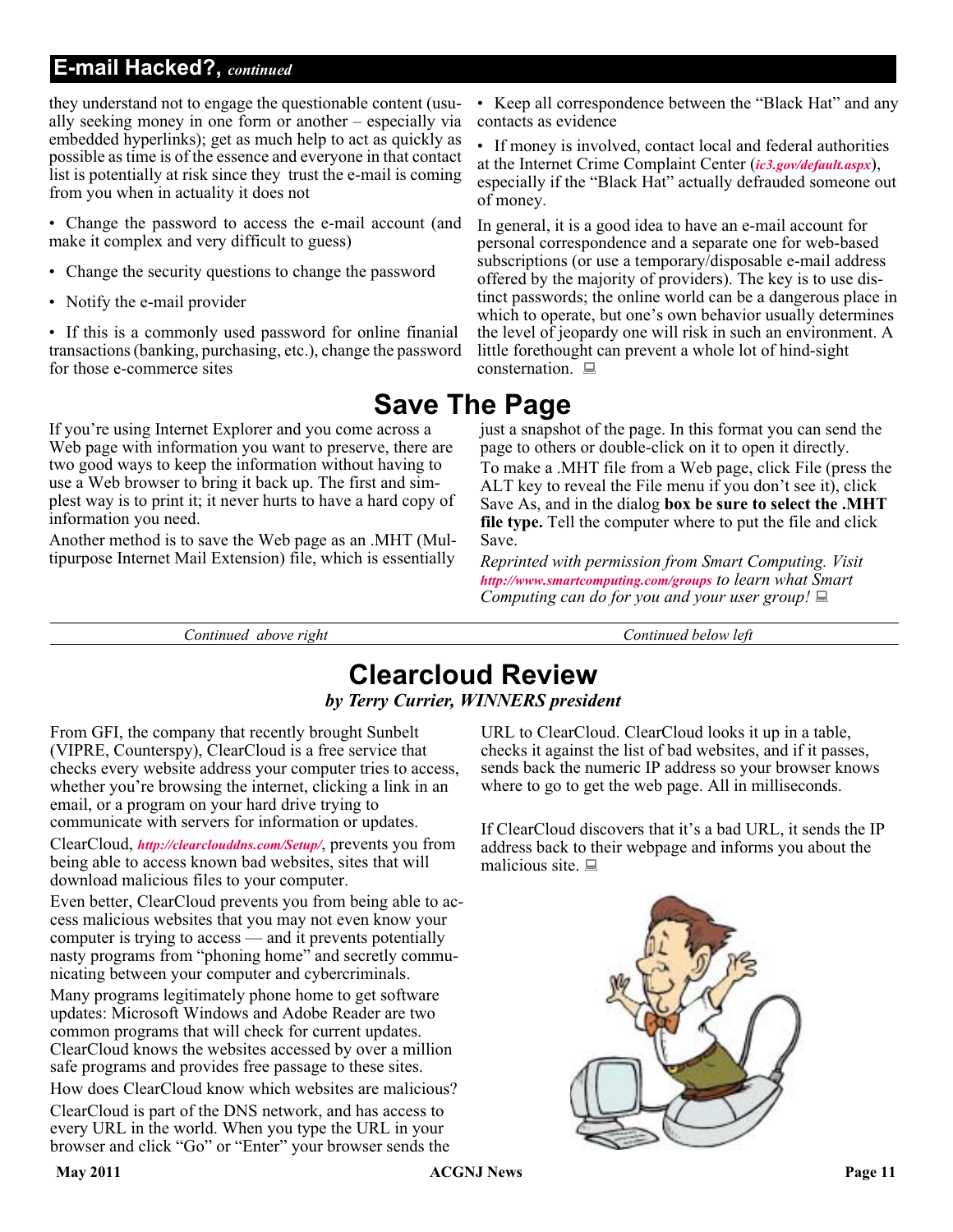# **Search for Your Ancestors and Make A Family Tree**

*Ira Wilsker*

Over the years I have dabbled in genealogy trying to create a family tree. While I have always been curious about my ancestors, my interest was piqued in pre-internet days when I encountered a gentleman in Germany with the same unusual last name as I have. We exchanged letters and photographs noting some commonality in our respective families, but could not prove a relationship. Sometime later, in the early days of the internet, I saw a reference to a British author of children's books with my last name, and we started an online correspondence in an attempt to find a common ancestor; while we still email each other, and I get regular reports of his son's football (soccer) matches, we have not found that common ancestor.

In this country I periodically see articles in some professional journals referencing lawyers, business executives, artists, and others with my last name with several of us exchanging emails trying to find that common link. Several years ago I went to Los Angeles to speak at a professional meeting, and stayed for a few days with someone with my last name who may have been a distant cousin; when he picked me up at LAX I thought someone was playing a practical joke on me, as it appeared that my brother was picking me up. After some research, we found that my paternal grandfather was his grandfather's brother. Also a few years ago I received a cryptic phone call from an individual looking for a bone marrow donor for his daugh-

*Continued above right Continued below left*

did not have a twin brother. My late dad's listing on the Social Security Death Index (ssdi.rootsweb.ancestry.com) shows his first name as the one we knew him by, not the one shown on the census records.

Another startling fact that I found on FamilySearch.org that my siblings and paternal first cousins were totally unaware of is that we had a paternal aunt; all of us only knew about the three sons of my paternal grandparents, but in 1913 they had a daughter. FamilySearch.org led me to a 1914 death certificate issued in Philadelphia that showed my grandfather and grandmother as the parents, with their address and all of their demographic information correct, but indicating that my aunt died on April 1, 1914 at the age of seven months. The cemetery where she is buried is listed on the death certificate, and that will be an obligatory visit the next time we visit Philadelphia. The cause of death listed was an archaic term, but a little online research quickly defined the cause of death; now, almost a century later and with modern medical knowledge, my wife used her medical training and experience to deduce the likely cause of death from a childhood disease that was little known in 1914, but is now well understood.

On my maternal side, I found the census listings for my maternal grandparents starting in 1920. The names and ages of the household members were all correct, except for the spelling on my maternal grandfather's first name; he passed

ter who had leukemia. This individual in Washington, D.C. had hired a professional genealogist to find relatives who may be potential marrow donors in an attempt to save his daughter, and the genealogist found me, my brother, my sister, and my maternal cousins. Our common genetic bond was my maternal grandmother, who was the sister of his maternal grandmother. Of my siblings I was the better match, but another relative was the best match, and she donated the marrow; in this case, genealogy was a literal life saver. Genealogy is a popular activity that many do for religious reasons, while others do it as a hobby. A recent online news story mentioned what it called one of the best free online databases of genealogical information. Being curious, I decided to try it; the website mentioned was *[FamilySearch.org](http://FamilySearch.org)*. While registration is not required to use the website, it is free, so I registered online. The first example of the advantages of free registration was that I could view some of the actual documents found, rather than just a detailed reference. The first name I entered was my paternal grandfather and almost had an epiphany with what was displayed on the first few screens I viewed. The 1920 census listed the residents of the household, and the names and ages of the adults were all correct as I knew them, as were the names and ages of two of my uncles; the shock was the first name listed for my dad in the census was different from the first name which he used around our family; we knew it was him because the age shown on the census matched his age on that date, and he

away before I was born, and I never knew him, but the census showed his first name with a European spelling, not the more Americanized name which my family and cousins knew him by. I also found the municipal "wedding registrations" from almost 70 years ago for two pairs of my aunts and uncles with FamilySearch.org displaying the actual pages of the city wedding registry.

FamilySearch.org claims to be the largest genealogy organization in the world consisting of 4,500 family history centers in 70 countries. It is a free service provided by The Church of Jesus Christ of Latter-day Saints. According to the website, "All are welcome ... We encourage all people to seek out their ancestors and preserve their family histories. Because interest in family history is not limited by culture, ethnicity, or religious faith, we welcome all who wish to discover more about their family and their heritage."

There are many other websites that provide genealogical information, many of which are free, but some require a paid subscription. A comprehensive list of the 50 most popular genealogy websites with their respective popularity rankings is maintained by ProGenealogists at

#### *[www.progenealogists.com/top50genealogy2010.htm](http://www.progenealogists.com/top50genealogy2010.htm)*.

ProGenealogists is the commercial research division of the most popular genealogy website, *[Ancestry.com](http://Ancestry.com)*. About 80%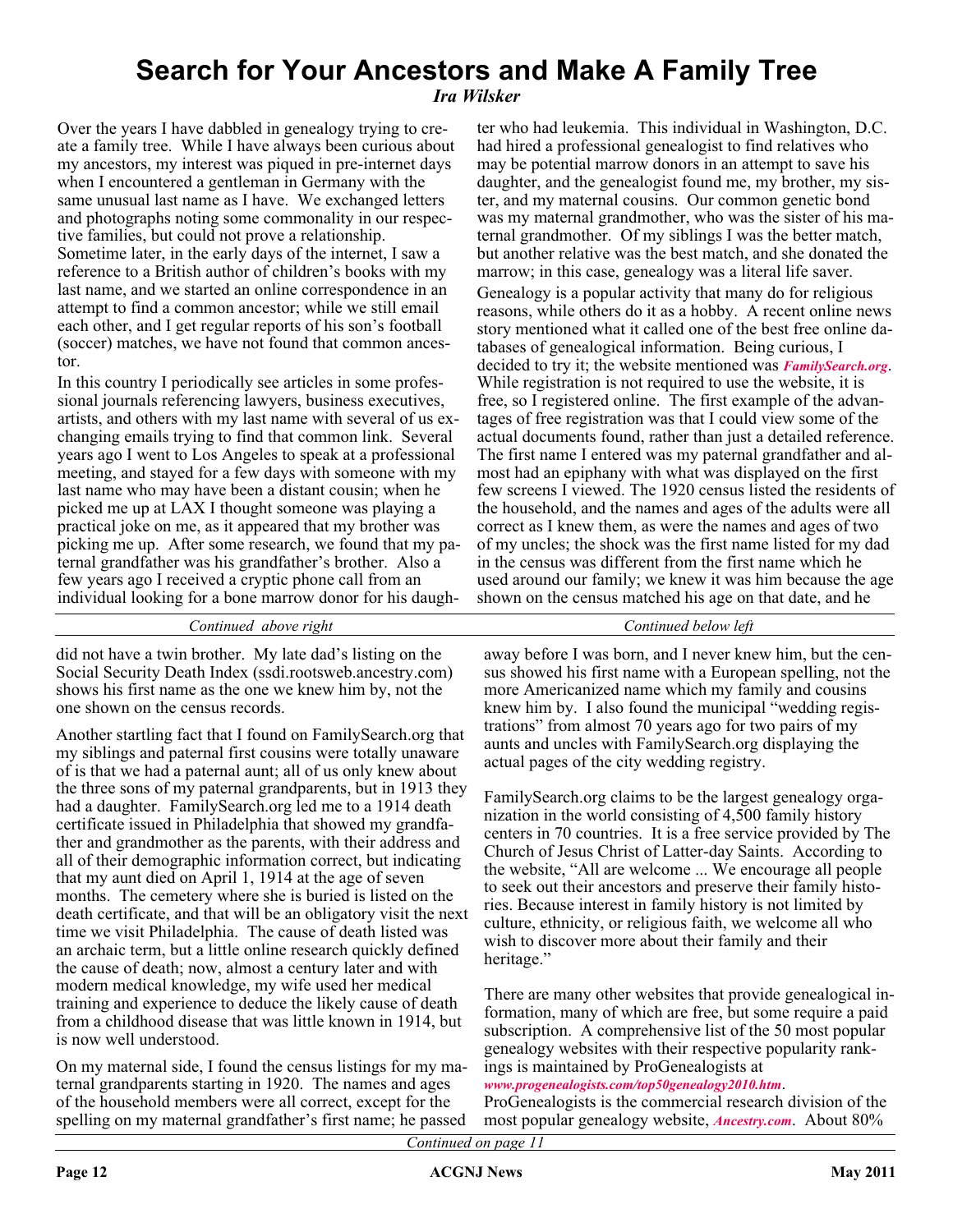of the listed websites are free, but many require registration in order to make full use of their services.

For those who may want to compile their family tree information into some type of manageable database, there are several excellent free genealogy programs, as well as several commercial programs. My favorite list of the free programs is Gizmo's " Best Free Genealogy / Family Tree Software" list at

*[techsupportalert.com/best-free-genealogy-family-tree-software.htm](http://www.techsupportalert.com/best-free-genealogy-family-tree-software.htm)*. This list displays about a dozen of the top free genealogy programs, all of which have been community evaluated and rated. Links are provided to download each of the listed programs, along with some hints and tips on their use.

According to the Gizmo ratings of the free software, the free version of Legacy Standard is the top choice of the community (a commercial version is also available), followed by Gramps, and Family Tree Legends. Anyone interested in compiling family tree information will likely find one of the free genealogy programs adequate.

There are several local organizations that meet to discuss genealogy and search techniques, and they may be a worthwhile activity for those who may want to do more than they can on their own. With dozens of free genealogy websites providing genealogical information, and several free family tree software utilities, anyone interested in researching his roots may do so. **■** 

# **Useful Utilities – Bulk Rename**

#### *Phil Sorrentino, Sarasota Personal Computer Users Group, Inc.*

Utilities are usually small programs that are intended to do a specific task or a small range of tasks. These tasks are usually designed to help manage and/or tune the computer hardware, Operating System (OS), or a particular software application. Most of these utilities are free. A good source of these utilities can be found in the SPCUG Monitor Computer Buffet. This regular column in the Monitor discusses and describes sometimes over 30 different free software offerings along with a website from where you can download the software. (Much of this software has been tried by the Monitor Editor or SPCUG members, but occasionally one has not, so be careful in trying something that no one else

*Continued above right*

has ever tried. You might want to ask around before you download something that seems too good to be true. Keep in mind that when you download something from the internet, you could get something you were not expecting. Always be extra careful.)

If you have a digital camera and move the digital images from the camera to your computer, fairly regularly, you might have need for a "utility" that allows you to "in bulk" change the names of images from the names the camera gives to the images, i.e. IMG\_5051… or P0705090123. Actually, in the simple case, this can be accomplished with Windows Explorer. Windows Explorer will let you select a list of images (files) and then if you right-click on the selection and then choose Rename, and then rename the first one in the list, all the following will have the same name, followed by a sequential number in parentheses. This can be very useful, but it doesn't give you all the flexibility you might want.

Third-party utilities to the rescue. There are many free utilities that are available for Windows XP and Vista that will allow you to change the names of groups of files. Two of these utilities are CKRename, Bulkrenameutility. Each of these gives you a variety of ways to change the existing filenames (the existing filenames must be sequential for this to be useful). CKRename options are shown below:

You might want to Insert characters before or after the existing name. Or you might want to auto-number the set of files with the number before or after the existing name. You might even want to change the case of the alpha characters in the existing name. And you might want to do my favorite, substitute one string of characters for another string. I use this feature to make all of my images have file names start with a date. To accomplish this, I substitute for the first character or few characters, the date I took the images. For example if I have a set of images that are named IMG\_5051…IMG\_5096, I would use the string substitution to replace "IMG\_" with "2009-08-15-" which will produce a set of images that are named 2009-08-15-5051…2009-08-15-5096. With the date as part of the file name, and my picture file chronologically orga-

nized, I can guarantee that I will be able to find the images when I look for them in the future. There are many ways to organize your photos, but unless you want to end up with the computer equivalent of a shoe box full of un-named, un-dated photos, you have to establish a method and then stick to it, religiously. "By date" is just one picture filing method you can use, "save by events" is another, maybe more popular, method. Any method that makes sense to you is a good method. Just pick a method and then stick to it. A bulk renaming utility can help you specify the names of all of the photos and possibly scans that you will want to include in your "Pictures" file using your file naming method.

*Copyright 2010. This article is from the January 2010 issue of the Sarasota PC Monitor, the official monthly publication of the Sarasota Personal Computer Users Group, Inc., P.O. Box 15889, Sarasota, FL 34277-1889. Permission to reprint is granted only to other non-profit computer user groups, provided proper credit is given to the author and our publication.*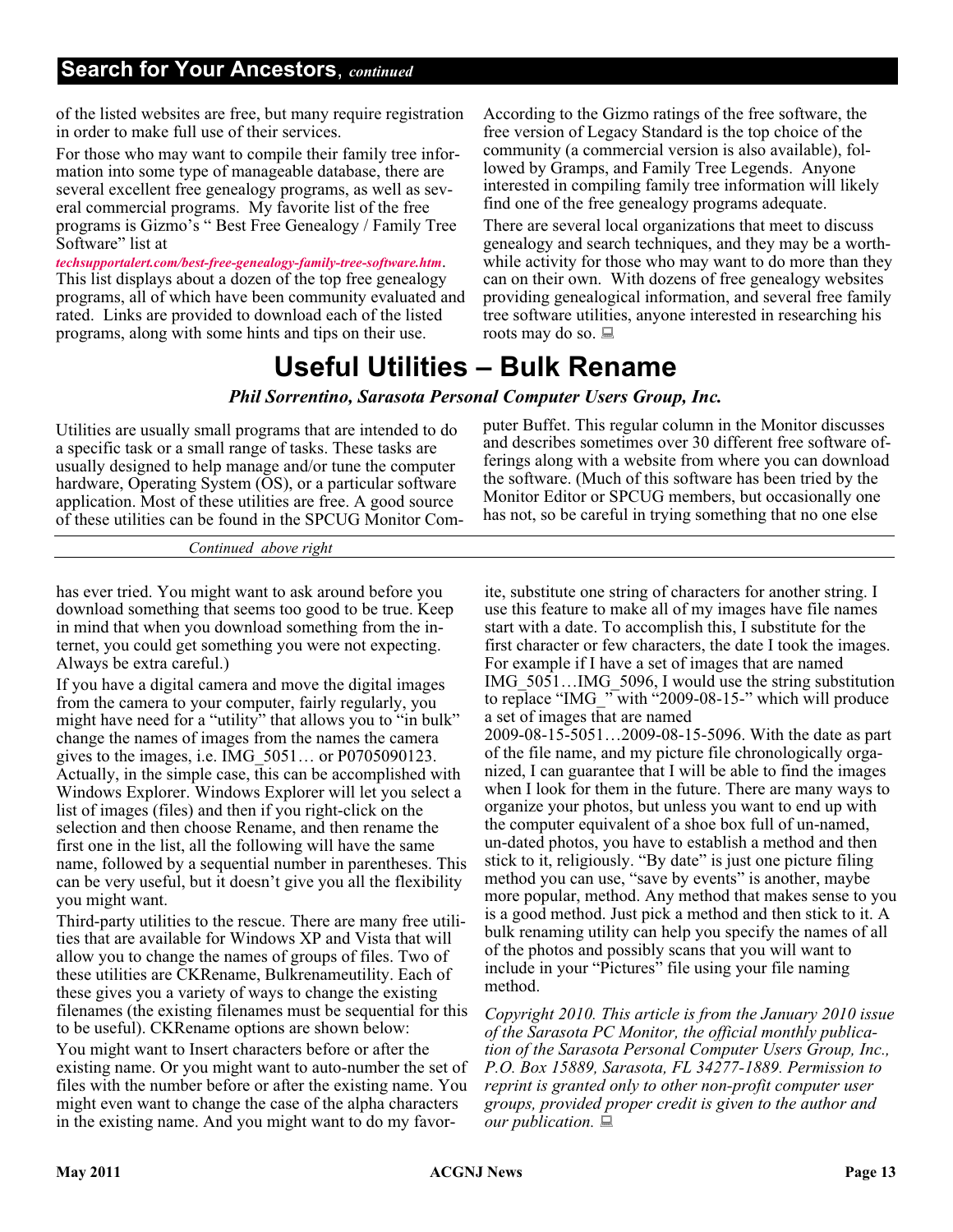# **Syncing PDF's in iTunes**

#### *Ernie Cox, Jr., Green Valley CC [\(http://gvcc.apcug.org\)](http://gvcc.apcug.org)*

There is an easy way to get PDF files into iTunes for syncing to your iOS device (iPad, iPhone or iPod Touch). The iBooks apps can then view the PDF files, as long as you have iTunes 9.2 and iOS 4.

Create an alias of iTunes.app and drag it to your userfolder/Library/PDF Services. (Create the folder if it does not already exist.) You can rename the alias, iTunes PDF files.

The next time you are viewing a document you would like to read later on your iOS 4 device, go to: File > Click on Print

Click the PDF Button on the bottom left corner of the Print dialog box, Choose iTunes from the list.

The iTunes app will then launch and receive the PDF. The next time you sync your device, the document will be synced as well.

This article has been obtained from Articles2Go with permission to reprint by non-profit, or other user groups with credit given to the author, the publication and the user group. A copy of this newsletter has been sent to the author, or editor.  $\Box$ 



these (or supplies a good clear copy) will receive the next CD as our thanks.

1975: #2 and #3 (dates uncertain)

1976: January

1984: August

1985: June, July, August, September.

# **SIG News**

### **C/C++ Programming**

*Bruce Arnold (barnold@blast.net)*

#### *<http://www.blast.net/barnold>*

This is a forum for discussion of programming in general, beginning and intermediate level  $C, C++, C-W$  in programming, hardware, algorithms, and operating systems. We demonstrate real programming in a non-intimidating way, presenting complete code for working programs in 3-5 sheets of paper. Sample code is posted on our Web page after each demonstration.

*April:* Sudoku Solver — A Program to Solve a Sudoku Puzzle. Object: To solve the given Sudoku Puzzle using the following rules: Every row, column, and 3x3 box contains every digit from 1 to 9 inclusively. The program uses a Monte Carlo technique with a custom algorithm to solve the hard coded puzzle. The program iterates through thousands of trial solutions in order to find one that matches the rules of the game. This simplified approach allows explaining the program without discussing higher math.

For details and sample code, visit our Website. *Our next meeting May 17*.

### **Mobile Devices**

*Brenda Bell (mobdevsig@acgnj.org)*

The Mobile Devices SIG meets the second Wednesday of alternate months, 7:30PM at SPRS in Scotch Plains, NJ.

The Mobile Devices SIG focuses largely on curent-generation cellphones and smartphones (such as Blackberry, Android, iPhone) which bridge the gap between basic cell phones and traditional computers, and how they can help you manage and organize your life.

Our membership ranges from those who have recently acquired their first, basic cellphone to those who develop applications for today's modern smartphones, iPods, and ultraportable computers. While we expect to spend much of our time investigating the built-in features and specialized applications available to modern smartphones, if you bring your basic (or multimedia) cell phone, iPod, or other mobile device with questions on how to use it, where to find applications, or what features they have, we are always happy to help! Meet and greet and plan where this event goes. Bring all your ideas, PDAs, fancy phones, etc. *Our next meeting June 8.*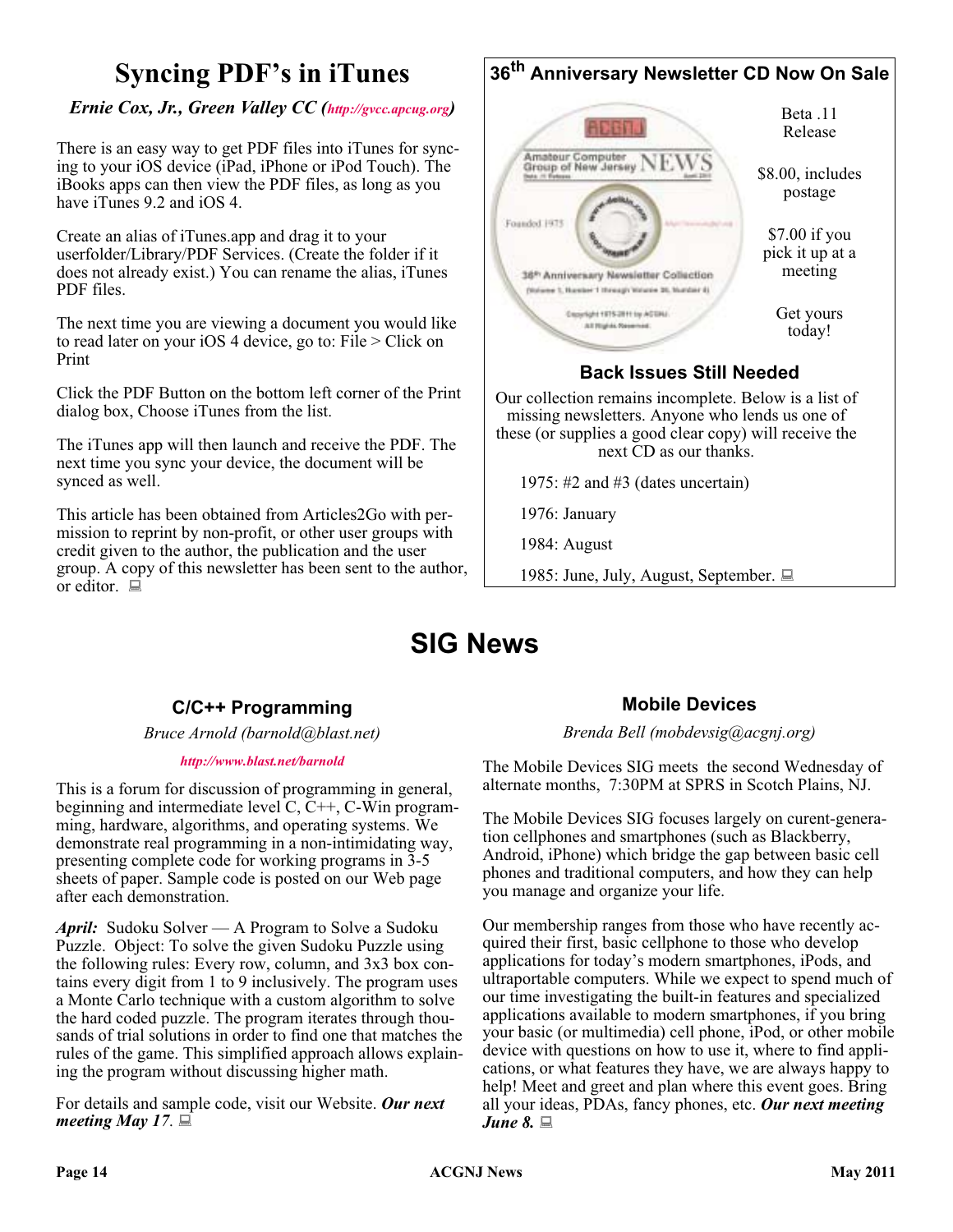### **SIG News**, *continued*

#### **Layman's Forum**

Matt Skoda (som359@aol.com) *<http://www.acgnj.org/groups/laymans.html>*

*We meet on the second Monday of the month* (no meetings in July and August) to discuss issues of interest to noviceusers or those who are planning to get started in computing. Watch our Web page for updates and announcements.  $\Box$ 

### **FireFox Activity**

*Firefox@acgnj.org*

This SIG is intended to be an open forum for **all** FireFox and Mozilla techniques and technologies, to encourage study and development of web sites of all kinds. All browsers will be considered and examined. All are encouraged to "think out of the box" about new web site design. All members and guests are invited to check out the design concepts and voice their opinion. *Next meeting, May 16*.

#### **NJ Gamers**

*Gregg McCarthy (greggmajestic@gmail.com)*

*<http://www.NJGamers.com>*

*[www.lanparty.com](http://www.lanparty.com)*

**The next Friday Night Frag will be May 13, 6 p.m. to Saturday 12 noon — 18 hours for 5 bucks!**

BYOC - Bring your own computer

BYOF - Bring your own food.

and if you don't like sitting on metal chairs... BYO chair!

#### **LUNICS (Linux/Unix)**

Andreas Meyer (lunics@acgnj.org)

*<http//www.acgnj.org/groups/lunics.html>*

LUNICS is a group for those who share an interest in Unix and similar operating systems. While we do quite a bit with Linux, we've also been known to discuss Solaris and BSD as well. We meet on the first Monday of the month at the Scotch Plains Rescue Squad. See the web page for directions and more information.

*Our next meetings, May 2, June 6*

#### **Window Pains**

John Raff (jraff@comcast.net)

#### *<http://www.acgnj.org/groups/winpains.html>*

Our intent is to provide members with Windows oriented application discussions, Microsoft and Linux style. Presentation to be directed to more heavy technological level of attendee, although newbies are welcomed.

*May 20*: David McRitchie will present on "Firefox"  $\Box$ 

#### **Main Meeting**

#### *<http://www.acgnj.org/groups/mainmeet.html>*

*Mike Redlich (mike@redlich.net*)

*May 6:* Bruce Arnold will present on "Digital Photo Editing — Introduction to Adobe Photoshop Elements" .

#### **Web Dev**

Evan Willliams (ewilliams@collaboron.com)

Meetin on alternate months, this SIG is an open forum for all Website Development techniques and technologies, to encourage study and development of web sites of all kinds. All languages will be considered and examined. The current project is a CMS for the club. Anyone interested in starting a new project, come to the meeting and announce / explain. Provide as much detail as possible. WebDev should be an all-encompasing development and examination forum for all issues, applications, OS, languages and systems one can use to build Websites. We currently have two Web dev languages .NET and Java as SIGs but other langages and OS need to be investigated, examined and tested; Windows, Linux, UNIX, DEC, Vax, HP etc. Intel-PC, Motorola - MAC etc. Our next meeting May 11.

#### **Java**

Mike Redlich (mike@redlich.net) *<http://www.javasig.org>*

*May 10:* This month, Paul Furbacher will be providing a technical overview of SubEtha SMTP, an easy-to-use server-side SMTP library for Java. Paul will provide a small intro to SubEtha SMTP and Wiser along other topics such as: Spring controllers using annotations , autowiring in Spring, unit testing using Spring test annotations, and introduction to the Spring Tool Suite IDE  $\Box$ 

#### **Hardware Activity**

Mike Reagan (hardware@acgnj.org)

This group is dedicated to repairing, refurbishing and/or recycling older computers. Ten people attended the first meeting of the ACGNJ Hardware Activity; so there is still a market for this type of event. One guy came all the way from the Bronx! Although we looked at some of the older equipment stored in the back room, most of our time was spent in talking about past experiences and planning for the future. Hopefully, we can establish a viable long-term schedule of projects, and keep the interest of those who attended this inaugural meeting. If you have a hardware problem, bring it in and we can all help fix or demolish it. (no guarantees either way)

*Next meeting May 26*

#### **Investment Software**

Jim Cooper (jim@thecoopers.org)

#### *[http://www.acgnj.org/groups/sig\\_investment.html](http://www.acgnj.org/groups/sig_investment.html)*

The Investment SIG continues with presentations on how to use analysis programs TC2000 and TCNet. Large charts are presented on our pull down screen and illustrate the application of computer scans and formulas to find stocks for profitable investments. Technical analysis determines buy points, sell points and projected moves. Technical analysis can also be used on fundamentals such as earnings, sales growth, etc. We're no longer focusing on just Telechart -- if you are using (or interested in) Tradestation, eSignal, VectorVest -- or just in learning how to select and use charting and technical analysis, come join us !!

*Our next meetings: May 12.*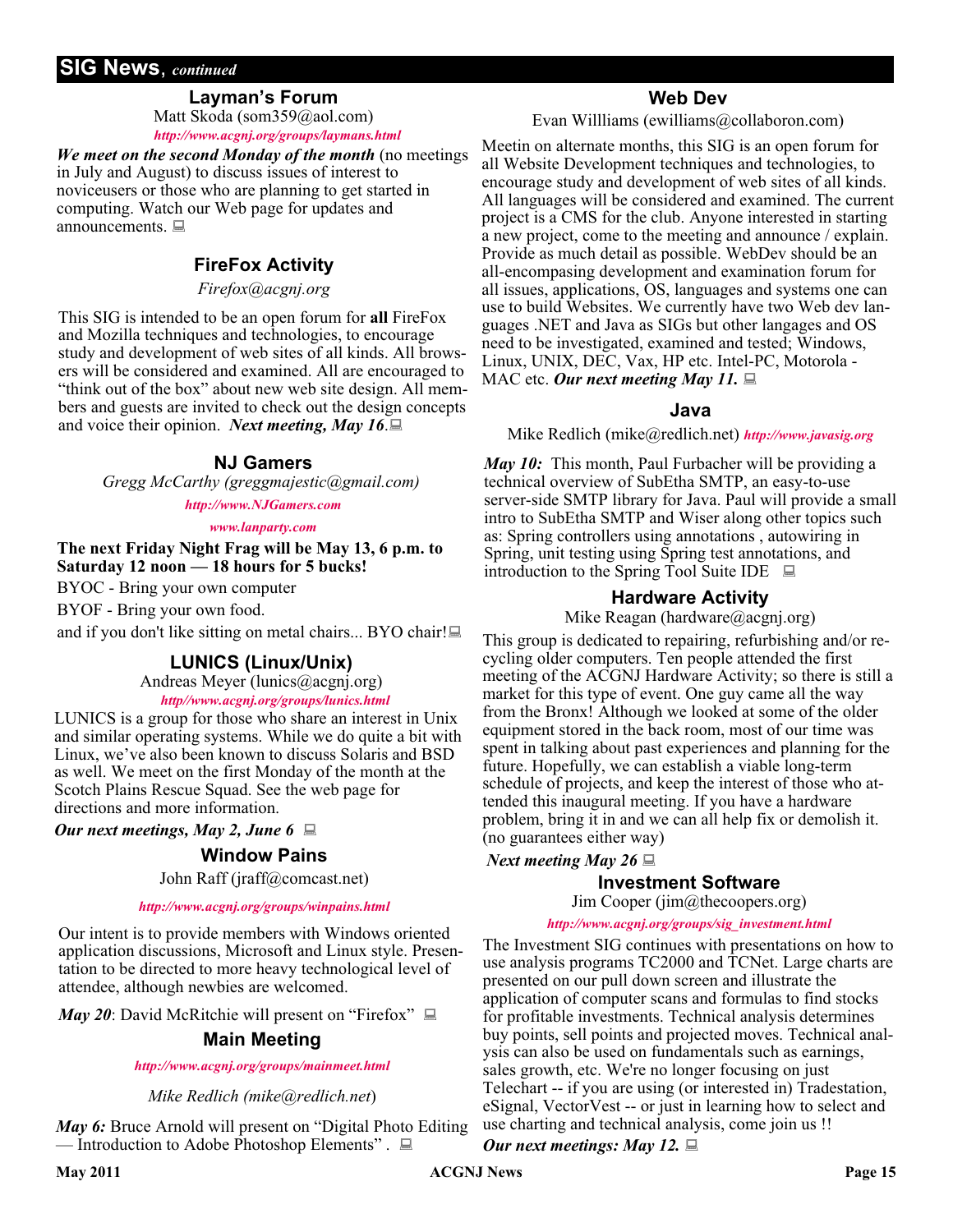# **Guru Corner**

If you need help with any of the technologies listed below, you can call on the person listed. Please be considerate and ca

### **Discount Computer Magazine Price List**

**As described by the DealsGuy**

| ou can call on the person listed. Please be considerate and<br>ll before 10 PM. |                          |              |                                                                                                                         | 1 <sub>yr</sub> |       | $2 \text{ yr}$ 3 yr |
|---------------------------------------------------------------------------------|--------------------------|--------------|-------------------------------------------------------------------------------------------------------------------------|-----------------|-------|---------------------|
|                                                                                 |                          |              | <b>Computer Games</b>                                                                                                   | \$10.95         | 20.95 | 29.95               |
|                                                                                 | <b>Software</b>          |              | <b>Computer Gaming World</b>                                                                                            | 14.95           | 28.95 | 41.95               |
|                                                                                 |                          |              | Computer Shopper1                                                                                                       | 16.97           | 32.95 | 47.95               |
| <b>HTML</b>                                                                     | Mike Redlich             | 908-246-0410 | Dr. Dobbs Journal                                                                                                       | 15.95           | 30.95 |                     |
|                                                                                 | Jo-Anne Head             | 908-769-7385 | Mac Addict                                                                                                              | 10.97           |       |                     |
| ColdFusion                                                                      | Jo-Anne Head             | 908-769-7385 | Mac Home Journal                                                                                                        | 15.97           | 29.97 |                     |
|                                                                                 |                          |              | Mac World                                                                                                               | 12.95           |       |                     |
| <b>CSS</b>                                                                      | Frank Warren             | 908-756-1681 | Maximum PC                                                                                                              | 9.95            | 18.95 | 27.95               |
|                                                                                 | Jo-Anne Head             | 908-769-7385 | Microsoft System Journal                                                                                                | 21.95           | 39.95 |                     |
| Java                                                                            | Mike Redlich             | 908-246-0410 | PC Gamer                                                                                                                | 12.95           |       |                     |
|                                                                                 |                          |              | PC Magazine (22/44/66 Issues)                                                                                           | 25.97           | 48.95 | 68.95               |
| $C++$                                                                           | <b>Bruce Arnold</b>      | 908-735-7898 | PC World                                                                                                                | 16.95           |       |                     |
|                                                                                 | Mike Redlich             | 908-246-0410 | Wired                                                                                                                   | 6.00            | 12.00 | 17.00               |
| ASP                                                                             | Mike Redlich             | 908-246-0410 | These prices are for new subscriptions and renewals. All<br>orders must be accompanied by a check, cash or Money        |                 |       |                     |
| Perl                                                                            | John Raff                | 973-560-9070 | Order. Make payable to Herb Goodman, and mail to:                                                                       |                 |       |                     |
|                                                                                 | Frank Warren             | 908-756-1681 | Herb Goodman, 8295 Sunlake Drive, Boca Raton,<br>FL 33496                                                               |                 |       |                     |
| XML                                                                             | Mike Redlich             | 908-246-0410 | Telephone: 561-488-4465, e-mail: hgoodman@prod-<br>igy.net                                                              |                 |       |                     |
| Genealogy                                                                       | Frank Warren             | 908-756-1681 | Please allow 10 to 12 weeks for your magazines to start.                                                                |                 |       |                     |
| Home Automation Frank Warren                                                    |                          | 908-756-1681 | For renewals you must supply an address label from your<br>present subscription to insure the correct start of your re- |                 |       |                     |
|                                                                                 | <b>Operating Systems</b> |              | newal. As an extra service I will mail a renewal notice<br>about 4 months prior to their expiration date. I carry more  |                 |       |                     |
| Windows 3.1                                                                     | Ted Martin               | 732-636-1942 | than 300 titles at excellent prices — email for prices. $\Box$                                                          |                 |       |                     |

### **ACGNJ MEMBERSHIP APPLICATION**

Sign up online at http://www.acguj.org/membershipApplication.html and pay dues with PayPal.

|                 |                                          | Dues                                                                              |           |                |                       |
|-----------------|------------------------------------------|-----------------------------------------------------------------------------------|-----------|----------------|-----------------------|
|                 | <b>US/CANADA</b>                         |                                                                                   |           | <b>STUDENT</b> | <b>SENIOR CITIZEN</b> |
| 1 Year          | \$25                                     |                                                                                   |           | \$20           | (Over 65)<br>\$20     |
| 2 Years         | \$40                                     |                                                                                   |           |                |                       |
| 3 Years         | \$55                                     |                                                                                   |           |                | \$45                  |
|                 | Mail this application and your check to: | AMATEUR COMPUTER GROUP OF NEW JERSEY, INC., P.0. BOX 135, SCOTCH PLAINS, NJ 07076 |           |                |                       |
|                 |                                          | New Member Renewal Address Change                                                 |           |                |                       |
|                 | First Name                               |                                                                                   | Last Name |                | Phone                 |
| Mailing Address |                                          |                                                                                   |           |                | E-Mail                |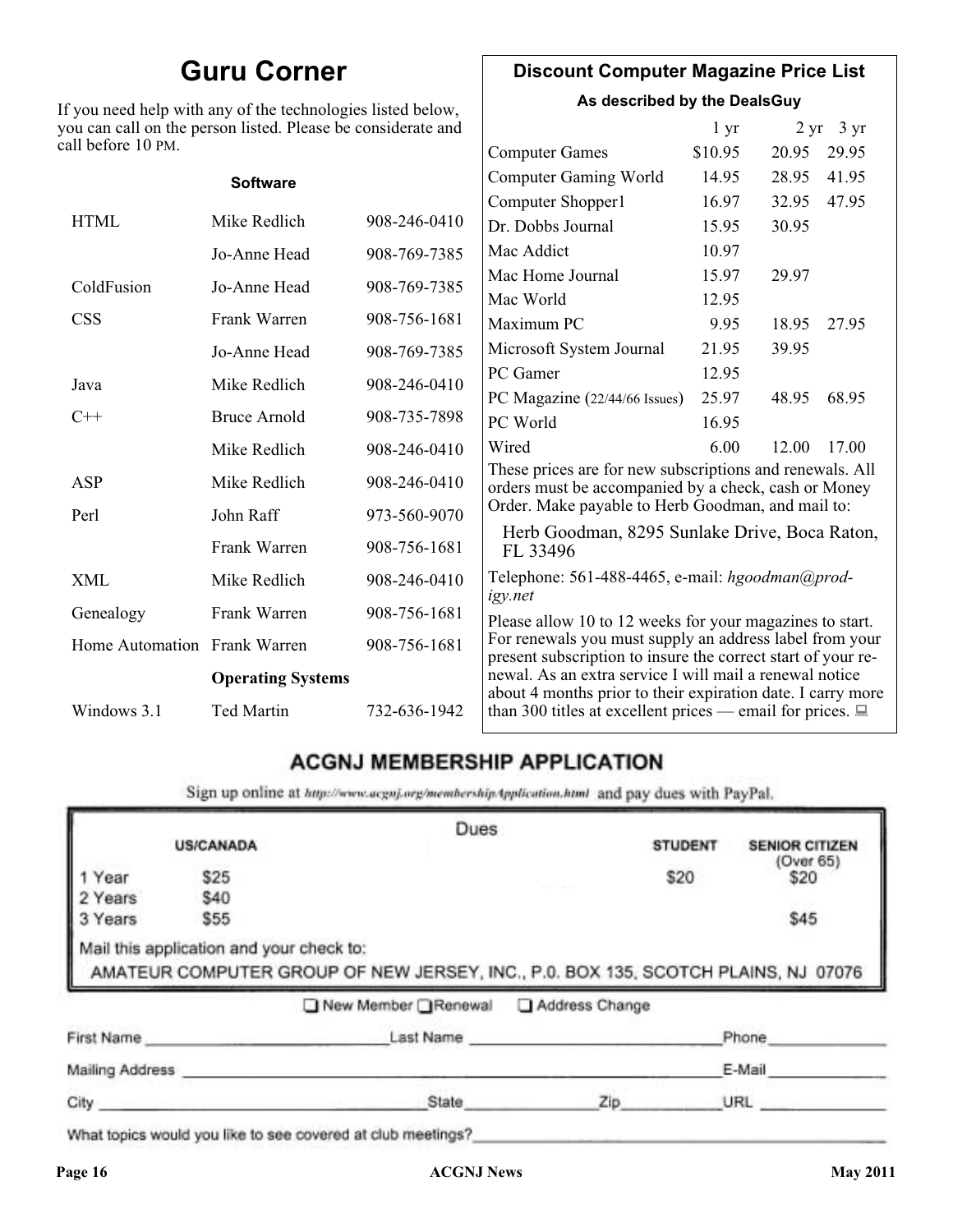| <b>Other Local Computer Groups</b>                                                                                                                                             |                                                                                                                                                           |                                                                                                                                                                      |  |  |
|--------------------------------------------------------------------------------------------------------------------------------------------------------------------------------|-----------------------------------------------------------------------------------------------------------------------------------------------------------|----------------------------------------------------------------------------------------------------------------------------------------------------------------------|--|--|
| <b>Princeton Macintosh User Group:</b> 7:15 pm 2nd<br>Tuesday, Jadwin Hall, A-10, Washington Rd,<br>Princeton, $(609)$ 252-1163, www.pmug-nj.org                               | Linux Users Group in Princeton: 7 pm, 2nd<br>Wednesday, Lawrence Branch Mercer Library,<br>Rt#1 & Darrah Lane, Lawrence NJ<br>http://www.lugip.org        | <b>New York PC:</b> 3rd Thurs, 7 pm, PS 41, 116 W<br>11th St. For info call hotline, (212) 533-NYPC,<br>http://www.nypc.org                                          |  |  |
| <b>Computer Education Society of Philadelphia:</b><br>Meetings & Workshops at Jem Electronics, 6622<br>Castor Ave, Philadelphia PA. www.cesop.org/                             | <b>Brookdale Computer Users Group:</b> 7 pm, 3rd<br>Friday, Brookdale Community College, Bldg<br>MAN Rm 103, Lincroft NJ. (732)-739-9633.<br>www.bcug.com | NJ Macintosh User Group: 8 pm, 3rd Tuesday,<br>Allwood Branch Library, Lyall Rd, Clifton NJ.<br>$(201) 893 - 5274$ http://www.njmug.org.                             |  |  |
| PC User Group of So. Jersey: 2nd Mon., 7 pm,<br>Trinity Presb. Church, 499 Rt 70 E, Cherry Hill,<br>NJ. L. Horn, (856) 983-5360<br>http://www.pcugsj.org                       | Hunterdon Computer Club: 8:30 am, 3rd Sat,<br>Hunterdon Medical Center, Rt 31, Flemington NJ.<br>www.hunterdoncomputerclub.org. (908)<br>995-4042.        | NY Amateur Computer Group: 2nd Thurs, 7<br>pm, Rm 806 Silver Bldg, NYU, 32 Waverly Pl,<br>NYC http://www.nyacc.org                                                   |  |  |
| Morris Micro Computer Club: 7 pm 2nd Thurs.,<br>Morris County Library, Hanover Ave, Morristown<br>NJ, (973) 267-0871.<br>http://www.morrismicro.com                            | Central Jersey Computer Club: 8 pm, 4th Fri-<br>day, Rm 74, Armstrong Hall, College of NJ. Rich<br>Williams, (609) 466-0909.                              | NJ PC User Group: 2nd Thurs, Monroe Rm at<br>Wyckoff Public Library, 7 pm. Maureen Shannon,<br>$(201)$ 853-7432, www.njpcug.org                                      |  |  |
| <b>Philadelphia Area Computer Society: 3rd Sat, 12</b><br>noon Main Meeting, groups 8 am-3 pm. Upper<br>Moreland Middle School, Hatboro PA. (215)<br>764-6338. www.pacsnet.org | NJ Computer Club: 6:15 pm, 2nd Wednesday ex-<br>cept Jul & Aug, North Branch Reformed Church,<br>203 Rt 28, Bridgewater NJ <i>http://www.njcc.org</i>     | Princeton PC Users Group: 2nd Monday,<br>Lawrenceville Library, Alt Rt 1 & Darrah Lane,<br>Lawrenceville, Paul Kurivchack (908) 218-0778,<br>http://www.ppcug-nj.org |  |  |

| <b>Classified</b>                                                                                                                                                                                                                                                                                                                                                                             | <b>Radio and TV Programs</b>                                                                                                                                                                                                                                                                                                                                           |
|-----------------------------------------------------------------------------------------------------------------------------------------------------------------------------------------------------------------------------------------------------------------------------------------------------------------------------------------------------------------------------------------------|------------------------------------------------------------------------------------------------------------------------------------------------------------------------------------------------------------------------------------------------------------------------------------------------------------------------------------------------------------------------|
| <b>FREE TO MEMBERS.</b> Use our clas-<br>sified ads to sell off your surplus computer<br>stuff. Send copy to Classified, ACGNJ<br>NEWS, P.O. Box 135, Scotch Plains NJ<br>07076 or e-mail to the editor,<br><i>bdegroot@ptd.net.</i> Classified ads are free<br>to members, one per issue. Non-members<br>pay \$10. Send check payable to ACGNJ<br>Inc. with copy. Reasonable length, please. | IMOUNTON AVE<br><b>Computer Radio Show, WBAI</b><br>Amold<br>Slenside Rd<br>99.5 FM, NY, Wed. 8-9 p.m.<br>Auditorium<br>The<br><b>Software</b><br>Review,<br>L Exit A3<br>Channel, Saturday<br>Learning<br>$\sqrt{3}$<br>$10-10:30$ p.m.<br>On Computers, WCTC 1450<br>0.5.22<br>AM, New Brunswick, Sunday<br>Echo<br>Queen<br>1-4 p.m. To ask questions call<br>Diner |
| Member of<br>ociation of<br>Personal Computer User Groups                                                                                                                                                                                                                                                                                                                                     | $(800)$ 677-0874.<br>ភូ<br>ភ្ន<br>Borle Ave<br>É<br><b>Cantrol Ave</b><br>PC Talk, Sunday from 8 p.m. to<br><b>Termited</b><br>Scotch Plains<br>10 p.m., 1210 AM Philadelphia.<br>Rescue Sound<br><b>Ext 135</b><br>1800-876-WPEN, Webcast<br>at http://www.pctalkweb.net.<br>$\mathbf{v}^{\mathbf{c}^{\prime}}$                                                       |

#### *<http://www.apcug.net>*

#### **Directions to Meetings at Scotch Plains Rescue Squad, 1916 Bartle Ave., Scotch Plains NJ**

#### **From New York City or Northern New Jersey**

Take Route 1&9 or the Garden State Parkway to US 22 Westbound.

#### **From Southern New Jersey**

Take Parkway north to Exit 135 (Clark). Stay on left of ramp, follow circle under Parkway. Bear right to Central Avenue; follow to Westfield and under RR overpass. Left at light to North Avenue; follow to light in Fanwood. Right on Martine (which becomes Park Ave). Right on Bartle Ave in middle of shopping district.Scotch Plains Rescue Squad (2-story brick) is located on the right. Do not park in the row next to the building — you'll be towed.

#### **From I-78 (either direction)**

Take exit 41 (Scotch Plains); follow signs to US 22. Turn right at light at bottom of hill and use overpass to cross Rt. 22. Follow US 22 Westbound directions.

#### **From US 22 Westbound**

Exit at Park Avenue, Scotch Plains after McDonalds on the right, diagonally opposite Scotchwood Diner on the left, immediately before the overpass. After exiting, turn left at the light and use overpass to cross US 22. Bear right at bottom of ramp to continue south on Park Avenue. Turn left at the second light (a staggered intersection). Scotch Plains Rescue Squad (2-story brick) is on the right. Do not park in the row next to the building — you'll be towed. We meet on the second floor, entering by the door at the right front of the building.

#### **From Western New Jersey**

Take US 22 Eastbound to the Park Avenue exit. The exit is about a mile past Terrill Road and immediately past the overpass. Exit onto Park Avenue South and follow the directions above to the Rescue Squad building.